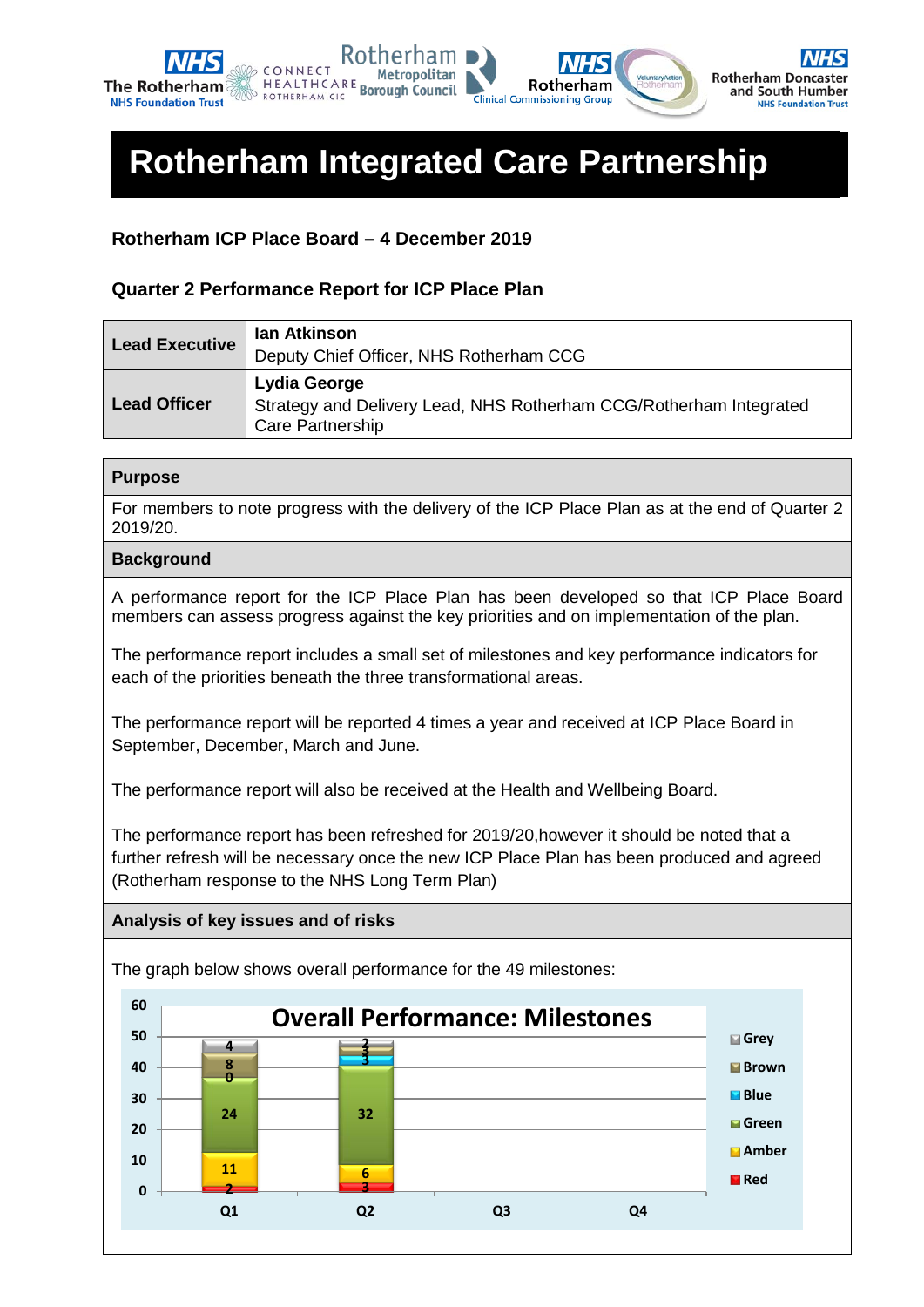

### Key to RAG rate:

| <b>Brown</b> | Milestone         | Not due to start                                 |
|--------------|-------------------|--------------------------------------------------|
| <b>Red</b>   | KPI / Milestones  | Not achieving target/Significant issues          |
| <b>Amber</b> | KPI / Milestones  | Almost achieving target/Started but not on track |
| <b>Green</b> | KPI / Milestones  | Achieving Target/On track                        |
| <b>Blue</b>  | <b>Milestones</b> | Complete                                         |
| Grey         | KPI / Milestones  | To be confirmed                                  |

Further information and analysis can be seen in the attached Performance Report.

### **Approval history**

ICP Delivery Team – 20/11/2019 ICP Place Board – 04/12/2019

### **Recommendations**

Members are asked to note the performance for Q2 2019/20, comparisons to Q1and that overall the position has improved since Q1.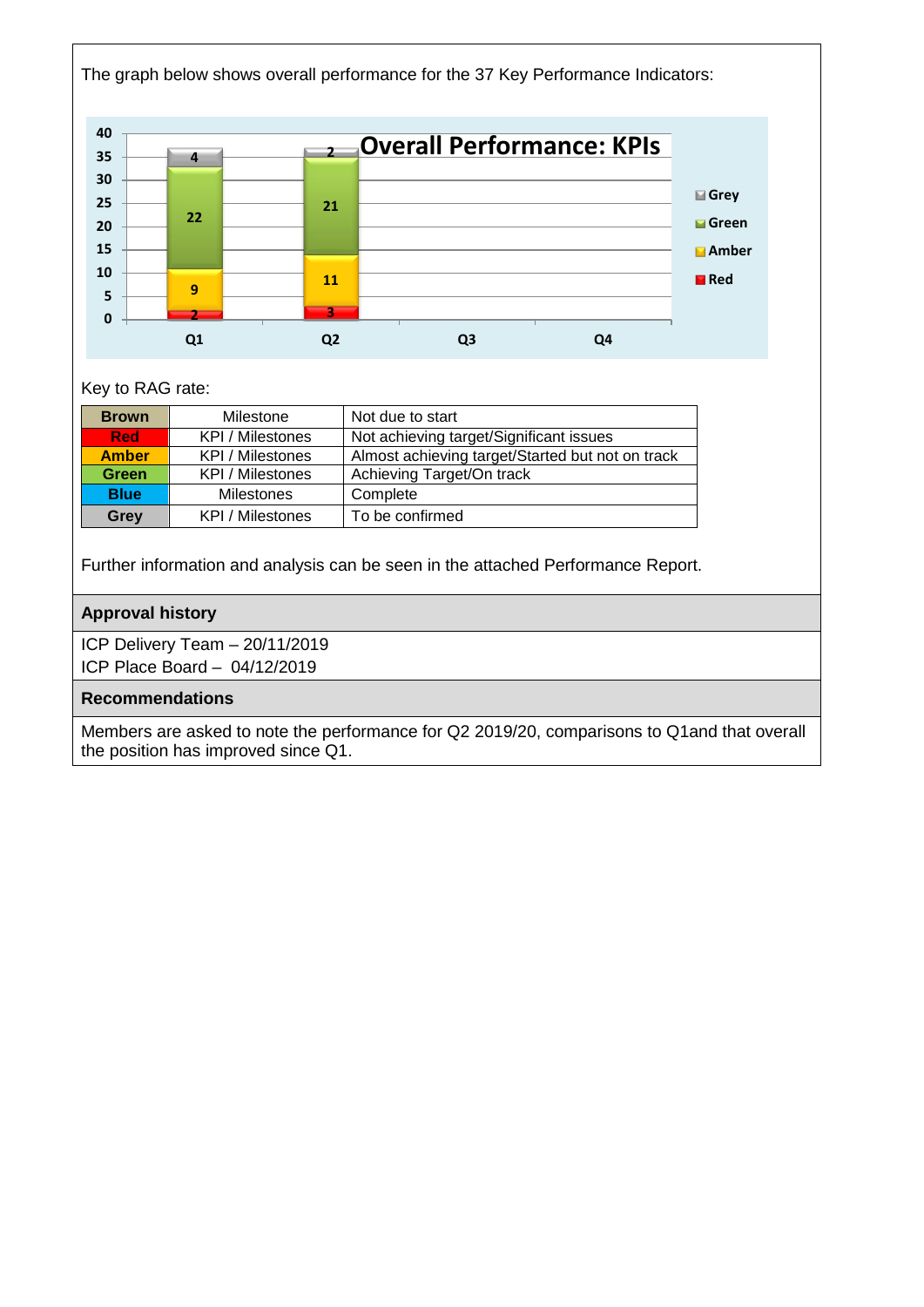

# **Rotherham Integrated Care Partnership**

# **2019/20 Performance Report: Quarter 2**

The **performance framework** will report against the agreed Milestones and Key Performance Indicators on a quarterly basis as follows:

|                | <b>Delivery Team</b> | <b>Place Board</b> |
|----------------|----------------------|--------------------|
| Q <sub>1</sub> | 22 August 2019       | 4 September 2019   |
| Q <sub>2</sub> | 20 November 2019     | 4 December 2019    |
| Q3             | 19 February 2020     | 4 March 2020       |
| ገ4             | 20 May 2020          | 3 June 2020        |

| <b>Brown</b>      | Milestone         | Not due to start                                    |  |  |  |  |  |  |
|-------------------|-------------------|-----------------------------------------------------|--|--|--|--|--|--|
| KPI<br><b>Red</b> |                   | Not achieving target (Tolerance = more than $2\%$ ) |  |  |  |  |  |  |
|                   | <b>Milestones</b> | Significant issues                                  |  |  |  |  |  |  |
| KPI               |                   | Almost achieving target (Tolerance = within 2%)     |  |  |  |  |  |  |
| <b>Amber</b>      | <b>Milestones</b> | Started but not on track                            |  |  |  |  |  |  |
|                   | KPI               | <b>Achieving Target</b>                             |  |  |  |  |  |  |
| Green             | <b>Milestones</b> | On track                                            |  |  |  |  |  |  |
| <b>Blue</b>       | <b>Milestones</b> | Complete                                            |  |  |  |  |  |  |
|                   | KPI               |                                                     |  |  |  |  |  |  |
| Grey              | <b>Milestones</b> | To be confirmed                                     |  |  |  |  |  |  |

**Key to ratings:**

There are five transformational workstreams, led by three Transformational Groups. All workstreams have key priorities as shown below (note that in 2019/20 some priorities are complete and have been removed):

|                   | <b>Children and Young People</b>            |                    | <b>Mental Health and Learning Disability</b>              |                   | <b>Acute and Community</b>                                |
|-------------------|---------------------------------------------|--------------------|-----------------------------------------------------------|-------------------|-----------------------------------------------------------|
| <b>C&amp;YP1</b>  | Implementation of Children and Young People | <b>LD&amp;MH1</b>  | Deliver improved outcomes and performance in the          | <b>UC&amp;C1</b>  | Creation of an integrated point of contact for care needs |
|                   | Mental Health Services (CAMHS)              |                    | Improving Access to Psychological Therapies service       |                   | in Rotherham                                              |
|                   | <b>Transformation Plan</b>                  |                    |                                                           |                   |                                                           |
| C&YP <sub>2</sub> | Maternity and Better Births                 | <b>LD&amp;MH2</b>  | Improve dementia diagnosis and support                    | <b>UC&amp;C3</b>  | Development of an integrated health and social care team  |
|                   |                                             |                    |                                                           |                   | to support the discharge of people out of hospital        |
| <b>C&amp;YP3</b>  | Oversee delivery of the 0-19 healthy child  | <b>LD&amp;MH5</b>  | Improve community crisis response and intervention for    | <b>UC&amp;C4</b>  | Implementation of integrated locality working across      |
|                   | pathway services                            |                    | mental health.                                            |                   | Rotherham                                                 |
| <b>C&amp;YP4</b>  | Children's Acute and Community Integration  | <b>LD&amp;MH 6</b> | Implement Public Health 'Better Mental Health for All'    | <b>UC&amp;C 5</b> | Development of the re-ablement and intermediate care      |
|                   |                                             |                    | Strategy                                                  |                   | offer                                                     |
| <b>C&amp;YP 5</b> | Special Educational Needs and Disability    | LD&MH7             | Oversee delivery of Learning Disability Transforming Care | UC&C <sub>6</sub> | Development of a coordinated approach to care home        |
|                   | (SEND) - Journey to Excellence              |                    |                                                           |                   | support.                                                  |
| <b>C&amp;YP 7</b> | Transitions                                 | LD&MH <sub>8</sub> | Support the implementation of the 'my front door'         |                   |                                                           |
|                   |                                             |                    | Learning Disability Strategy                              |                   |                                                           |
|                   |                                             | LD&MH9             | Support the development of the Autism Strategy            |                   |                                                           |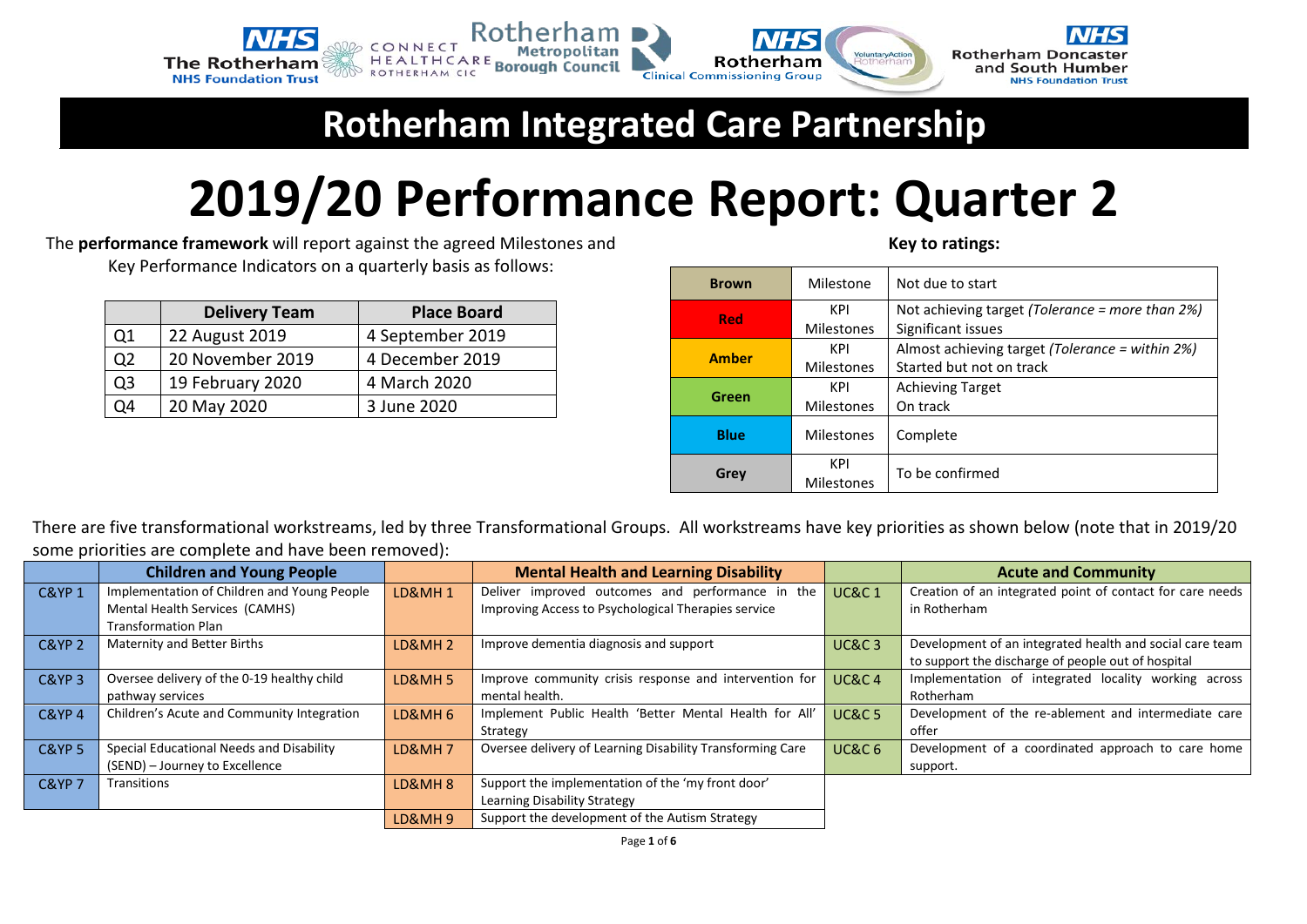### **Summary of Performance Quarter 1 - 2**



**Of note:**

The combined number of milestones either **on track or complete** has significantly **increased** in Q2.

The number of milestones either **TBC or Not Started** has **decreased** in Q2.

There is one **additional** milestone of **concern** in Q2



#### **Of note:**

The overall figures show that there has been **little fluctuation** in performance over Quarters 1 – 2 for **any** of the RAG ratings.

Page **2** of **6**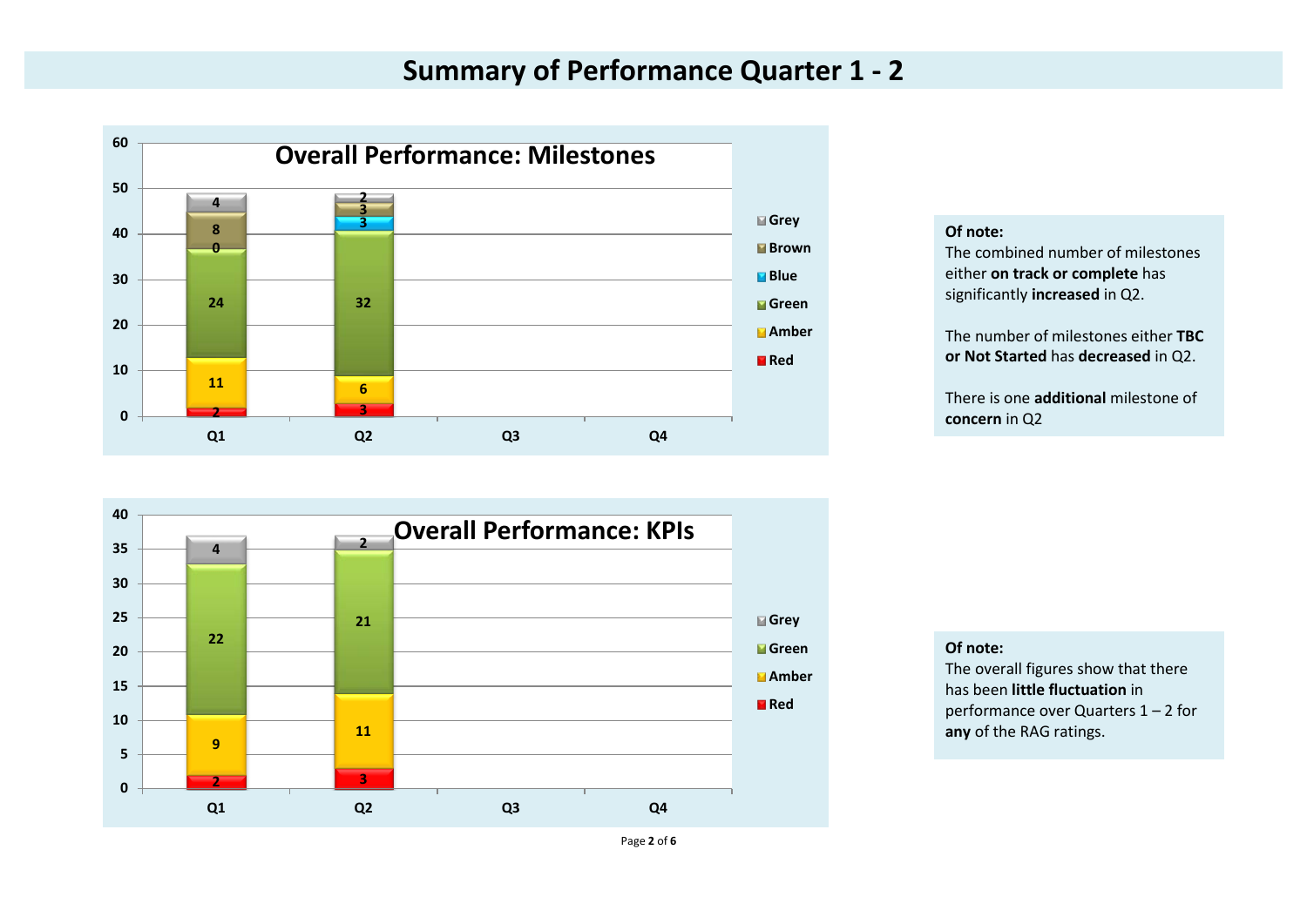### **Summary of Children and Young People Performance**

|               | <b>Milestones</b>        |           |      |                |                |                |   |                |   |  |  |  |  |
|---------------|--------------------------|-----------|------|----------------|----------------|----------------|---|----------------|---|--|--|--|--|
| <b>RAG</b>    |                          | Q1        |      |                | Q <sub>2</sub> | Q <sub>3</sub> |   | Q <sub>4</sub> |   |  |  |  |  |
|               | <b>Descriptor</b>        | <b>No</b> | %    | <b>No</b>      | %              | <b>No</b>      | % | <b>No</b>      | % |  |  |  |  |
| <b>Red</b>    | Of concern               | 2         | 10.5 | $\overline{2}$ | 10.5           |                |   |                |   |  |  |  |  |
| <b>Amber</b>  | Slightly off track       | 6         | 31.6 | 3              | 15.8           |                |   |                |   |  |  |  |  |
| <b>Green</b>  | On track                 | 8         | 42.1 | 10             | 52.6           |                |   |                |   |  |  |  |  |
| <b>Blue</b>   | Complete                 | $\Omega$  | 0.0  | $\overline{2}$ | 10.5           |                |   |                |   |  |  |  |  |
| <b>Brown</b>  | Not due to start         | 3         | 15.8 | 0              | 0.0            |                |   |                |   |  |  |  |  |
| <b>Grey</b>   | Still to be<br>confirmed | 0         | 0.0  | $\overline{2}$ | 10.5           |                |   |                |   |  |  |  |  |
| <b>Totals</b> |                          | 19        | 100  | 19             | 100            |                |   |                |   |  |  |  |  |



#### **Of note:**

- The number of milestones in Q2 complete or on track increased from 42.1%, to 63.1%
- In Q2, the number of red milestones remained the same as in Q1 at 10.5%

|               | <b>Key Performance Indicators</b> |                |      |                |                |           |                |                |   |  |  |  |  |
|---------------|-----------------------------------|----------------|------|----------------|----------------|-----------|----------------|----------------|---|--|--|--|--|
| <b>RAG</b>    |                                   | Q1             |      |                | Q <sub>2</sub> |           | Q <sub>3</sub> | Q <sub>4</sub> |   |  |  |  |  |
|               | <b>Descriptor</b>                 | <b>No</b>      | %    | <b>No</b>      | %              | <b>No</b> | %              | <b>No</b>      | % |  |  |  |  |
| <b>Red</b>    | Of concern                        | $\overline{2}$ | 16.7 | $\overline{2}$ | 16.7           |           |                |                |   |  |  |  |  |
| <b>Amber</b>  | Slightly off track                | 6              | 50.0 | 4              | 33.3           |           |                |                |   |  |  |  |  |
| Green         | On track                          | 4              | 33.3 | 5              | 41.7           |           |                |                |   |  |  |  |  |
| <b>Grey</b>   | Still to be<br>confirmed          | 0              | 0.0  | $\mathbf{1}$   | 8.3            |           |                |                |   |  |  |  |  |
| <b>Totals</b> |                                   | 12             | 100  | 12             | 100            |           |                |                |   |  |  |  |  |



#### **Of note:**

Page **3** of **6**

- The number of KPIs on track in Q2 has improved to 41.7% from 33.3% in Q1
- Although based on provisional data there has been an improvement in the reduction in the percentage of women smoking at time of delivery
- Also CAMHS referrals assessed within 6 weeks is back on track
- In Q2 the number of red KPIs remained the same as in Q1 at 16.7%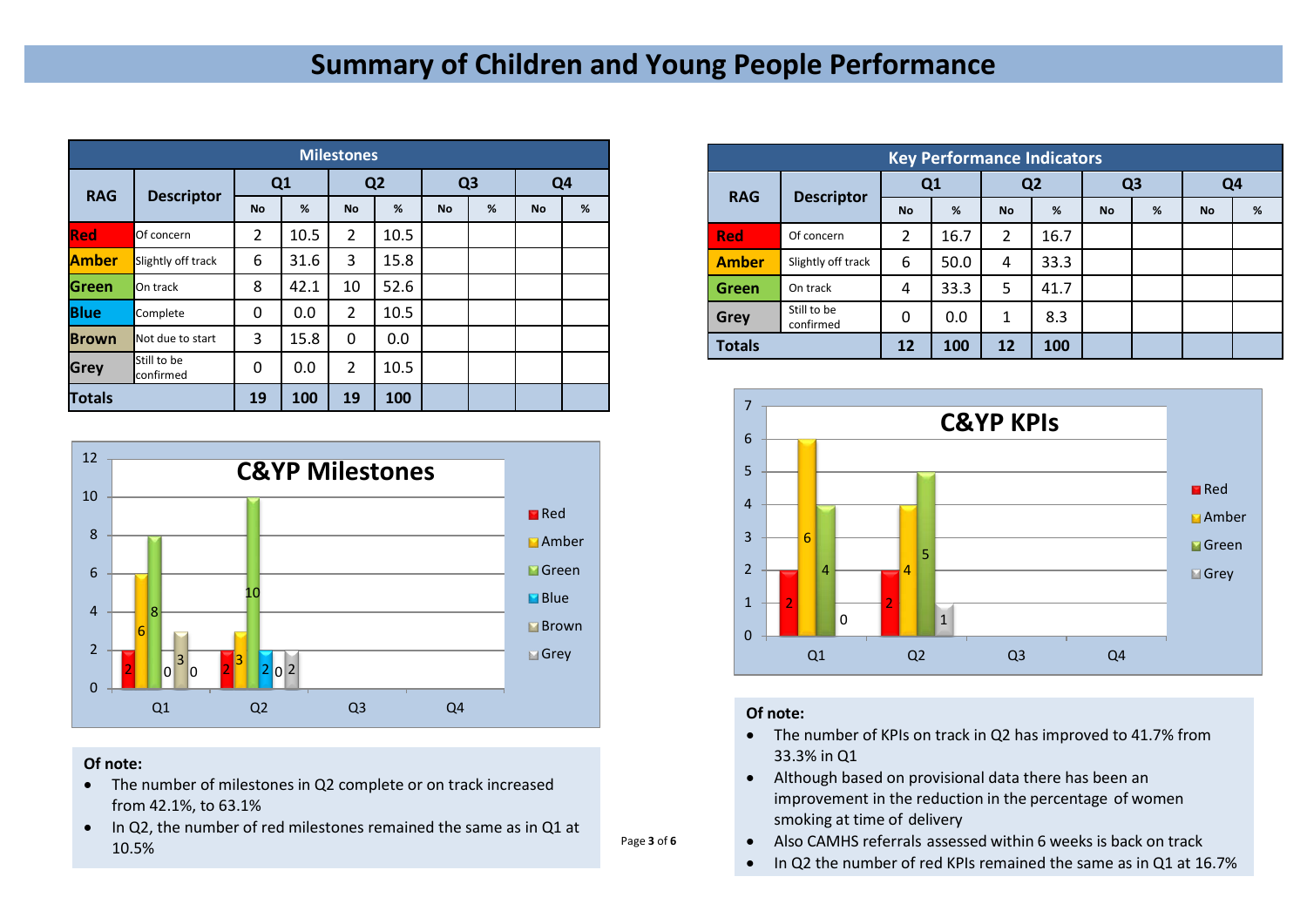### **Children and Young People**

### **Milestones**

### **Chairs: Councillor Gordon Watson, RMBC/ Vice Chair, Dr Jason Page, CCG**

### Please note, the Signs of Safety Priority is under review with a view to being transferred to the Workforce and OD Enabling Group:

As at November 2019, no training has been delivered in the last quarter due to changes in staffing so the position remains the same, however, wider partnership advanced training is due to be delivered in the next three months.

|       |                                                                                                                                 |               |                |                | <b>Progress</b>        |                        |                        |                                                                                                                                                                                                                                                                                                                                                                                                                                                                                                                  |
|-------|---------------------------------------------------------------------------------------------------------------------------------|---------------|----------------|----------------|------------------------|------------------------|------------------------|------------------------------------------------------------------------------------------------------------------------------------------------------------------------------------------------------------------------------------------------------------------------------------------------------------------------------------------------------------------------------------------------------------------------------------------------------------------------------------------------------------------|
| No.   | <b>Description</b>                                                                                                              | <b>Target</b> | Q4<br>1819     | Q1<br>1920     | Q <sub>2</sub><br>1920 | Q <sub>3</sub><br>1920 | Q <sub>4</sub><br>1920 | <b>Comments</b>                                                                                                                                                                                                                                                                                                                                                                                                                                                                                                  |
| CH1.1 | Work with all stakeholders to review the RDaSH CAMHS<br>ASD/ADHD diagnosis pathway.                                             | Q4 19/20      | G              | $\mathsf{R}$   | $\mathsf{R}$           |                        |                        | This has been rated 'red' due to the unacceptable<br>waiting times for ASD / ADHD diagnosis. However<br>progress is being made to deliver the whole<br>system action plan in place to reduce waiting<br>times.                                                                                                                                                                                                                                                                                                   |
| CH1.2 | Integration of the CAMHS Single Point of Access (SPA) and<br>RMBC Early Help access point.                                      | Q4 19/20      | $\overline{A}$ | $\overline{A}$ | $\overline{A}$         |                        |                        | The CAMHS locality model is now embedded. Early Help<br>and CAMHS work together. CAMHS is co-located within<br>the Special Educational Needs and Disabilities (SEND)<br>hub at Kimberworth Place.<br>Partners will adopt the principle of "no wrong door"<br>rather than the physical integration of the two services<br>points of access - which could potentially de-stabilise<br>the strong links already working with SEND services.<br>Trailblazer work will strengthen links between CAMHS<br>and schools. |
| CH1.3 | Improved CAMHS Crisis service out of hours.                                                                                     | Q4 19/20      | $\overline{A}$ | $\overline{A}$ | $\overline{A}$         |                        |                        | This is a long term area of work. RDaSH are working<br>with TRFT as part of a national pilot for Urgent and<br>Emergency Care Access Standard. RDaSH are focusing<br>on young people who present at Rotherham general                                                                                                                                                                                                                                                                                            |
| CH1.4 | Clarification of the pathways between the CAMHS service<br>and Youth Offending Team (YOT) and 'Liaison & Diversion'<br>service. | Q4 19/20      | $\overline{A}$ | A              | $\overline{A}$         |                        |                        | This action has been incorporated into the SEMH<br>Strategy/Action Plan to progress                                                                                                                                                                                                                                                                                                                                                                                                                              |
| CH1.5 | Scoping out of a Schools 'CAMHS' service in line with the<br>government 'Green Paper' recommendations                           | Q3 19/20      | G              | G              | G                      |                        |                        | Mobilisation Of the CAMHS Trailblazer is on-going.<br>A soft launch is planned for December ahead of the<br>staff completing training.                                                                                                                                                                                                                                                                                                                                                                           |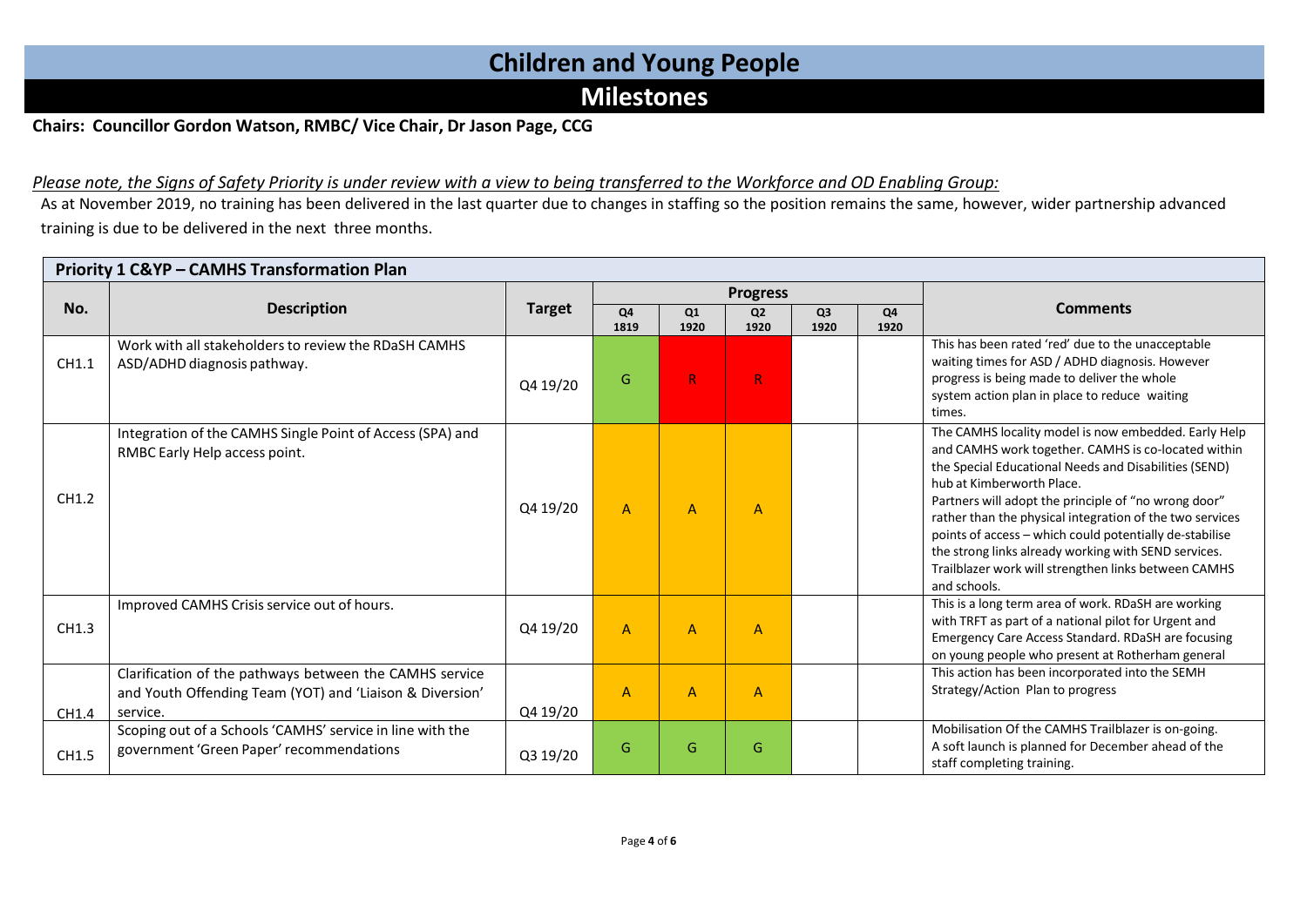| Priority 2 C&YP - Maternity and Better Births |                                                      |               |                        |            |                        |                        |            |                                                                                                                                                                                                                                                                                                                                                           |  |
|-----------------------------------------------|------------------------------------------------------|---------------|------------------------|------------|------------------------|------------------------|------------|-----------------------------------------------------------------------------------------------------------------------------------------------------------------------------------------------------------------------------------------------------------------------------------------------------------------------------------------------------------|--|
|                                               |                                                      | <b>Target</b> |                        |            | <b>Progress</b>        |                        |            |                                                                                                                                                                                                                                                                                                                                                           |  |
| No.                                           | <b>Description</b>                                   |               | Q <sub>4</sub><br>1819 | Q1<br>1920 | Q <sub>2</sub><br>1920 | Q <sub>3</sub><br>1920 | Q4<br>1920 | <b>Comments</b>                                                                                                                                                                                                                                                                                                                                           |  |
| CH2.1                                         | To reduce stillbirths and neonatal deaths            | Q4 2021       | 1.61%                  | 1.61%      | N/A until<br>Dec 2019  |                        |            | The Q2 2019/2020 data will be published by<br>NHS England in late December 2019.                                                                                                                                                                                                                                                                          |  |
| CH2.2                                         | For all women to have a Personalised Care Plan (PCP) | Q4 2021       | 100%                   | 100%       | 100%                   |                        |            | All women are now provided with a Personalised Care<br>Plan and work is on-going with a review to ensure the<br>plan meets the needs of the women.                                                                                                                                                                                                        |  |
| CH2.3                                         | To reduce the number of women smoking in pregnancy   | Q3 2022       | 19.6%                  | 20.2%      | 16.4%<br>(prov)        |                        |            | The percentage of women in Rotherham smoking at time of<br>delivery decreased from 20.2% to 16.4% between Quarter 1<br>and Quarter 2 2019/20 (lower is better) and is below the<br>target of 18%. Therefore, overall status is green and<br>direction of travel is improving. This is the lowest rate of<br>smoking at time of delivery achieved to date. |  |

|       | Priority 3 C&YP - 0-19 Healthy Child Pathway                                                    |               |                        |                        |                        |                        |            |                                                                                                                          |  |  |
|-------|-------------------------------------------------------------------------------------------------|---------------|------------------------|------------------------|------------------------|------------------------|------------|--------------------------------------------------------------------------------------------------------------------------|--|--|
|       | <b>Description</b>                                                                              | <b>Target</b> |                        |                        | <b>Progress</b>        |                        |            | <b>Comments</b>                                                                                                          |  |  |
| No.   |                                                                                                 |               | O <sub>4</sub><br>1819 | Q <sub>1</sub><br>1920 | Q <sub>2</sub><br>1920 | Q <sub>3</sub><br>1920 | Q4<br>1920 |                                                                                                                          |  |  |
| CH3.1 | To address the barriers to 0-19 IPHN EHAs and increase the<br>numbers submitted by the service. | Q4 19/20      | A                      |                        | R.                     |                        |            | There has been an increase in number of EHA<br>assessments completed in the last Quarter.<br>$Q2 - 18$ for 0 -19 service |  |  |
| CH3.2 | All 0-19 Practitioners will have completed Signs of Safety<br>training by the end of 2018/19.   | Q4 19/20      | A                      | А                      | G                      |                        |            | SOS to be included for this financial year: 70 % of<br>staff attended this training, awaiting new dates.                 |  |  |

|       | Priority 4 C&YP - Acute and Community Integration                                                                                                                                              |               |            |            |                        |                        |            |                                                                                                                                                                                                           |  |  |
|-------|------------------------------------------------------------------------------------------------------------------------------------------------------------------------------------------------|---------------|------------|------------|------------------------|------------------------|------------|-----------------------------------------------------------------------------------------------------------------------------------------------------------------------------------------------------------|--|--|
|       |                                                                                                                                                                                                |               |            |            | <b>Progress</b>        |                        |            | <b>Comments</b>                                                                                                                                                                                           |  |  |
| No.   | <b>Description</b>                                                                                                                                                                             | <b>Target</b> | Q4<br>1819 | Q1<br>1920 | Q <sub>2</sub><br>1920 | Q <sub>3</sub><br>1920 | Q4<br>1920 |                                                                                                                                                                                                           |  |  |
| CH4.1 | Embed the work of the rapid response team with referral<br>routes established across the system<br>Work with GPs and test direct referrals from General<br>Practice to the Rapid Response Team | Q4 18/19      | G          | G          | G                      |                        |            | The work is now embedded across the children's ward,<br>children's CAU and UECC.<br>This work is going to move forward to G.P's. Further<br>discussions need to be had with the CCG regarding<br>funding. |  |  |
| CH4.2 | Establish links between Rapid Response Team & Early Help                                                                                                                                       | Q3 18/19      | G          | G          | G                      |                        |            | The CCN /PARROT team have links with early help. The<br>teams are both based at Kimberworth and are aware of<br>the process for referral                                                                  |  |  |
| CH4.3 | Pilot a direct link between Children's Ward and Children's<br>Service to support timely discharge plans                                                                                        | Q3 18/19      | G          | G          | G                      |                        |            | There is a direct link between the Rapid response<br>Team (PARROT)                                                                                                                                        |  |  |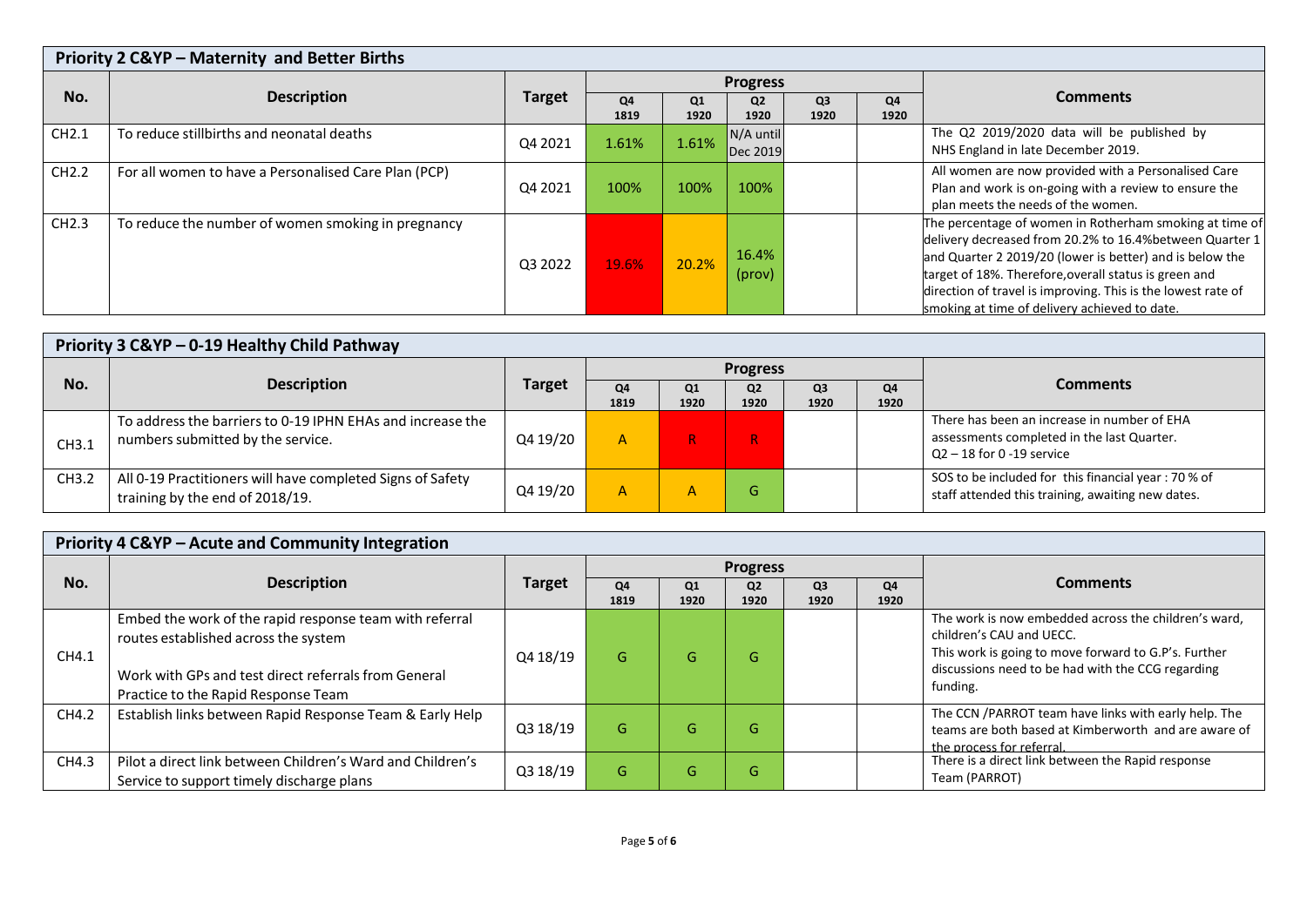|       | <b>Priority 5 C&amp;YP - SEND</b>                                                                                                                                                                                                                                                                                          |               |            |            |                        |                        |            |                                                                                                                                                                                                                                                                                                                                                                           |  |  |
|-------|----------------------------------------------------------------------------------------------------------------------------------------------------------------------------------------------------------------------------------------------------------------------------------------------------------------------------|---------------|------------|------------|------------------------|------------------------|------------|---------------------------------------------------------------------------------------------------------------------------------------------------------------------------------------------------------------------------------------------------------------------------------------------------------------------------------------------------------------------------|--|--|
|       | <b>Description</b>                                                                                                                                                                                                                                                                                                         | <b>Target</b> |            |            | <b>Progress</b>        |                        |            | <b>Comments</b>                                                                                                                                                                                                                                                                                                                                                           |  |  |
| No.   |                                                                                                                                                                                                                                                                                                                            |               | Q4<br>1819 | Q1<br>1920 | Q <sub>2</sub><br>1920 | Q <sub>3</sub><br>1920 | Q4<br>1920 |                                                                                                                                                                                                                                                                                                                                                                           |  |  |
| CH5.1 | Undertake the following in respect of Joint Commissioning:<br>• Implement the joint financial protocol and service<br>specifications<br>• Implement the Special School Funding Model<br>• Review of SEMH Support Centres (PRUs)<br>• Review of Traded Models<br>• Review of service provision within the High Needs Budget | Q4 19/20      | G          | G          | B.                     |                        |            | Joint Resourcing Panel in place<br>SEND Sufficiency Strategy approved<br>SEND Health Sufficiency Strategy approved and at<br>implementation phase<br>Review of SEMH Support Centres complete;<br>focused work to commence in September 2019<br>Strategic Inclusion Steering Group in place to<br>review traded models<br>High Needs Budget Recovery Plan submitted to DfE |  |  |
| CH5.2 | Create a plan to reduce placements outside Rotherham<br>(including residential provision offer, Reduce OOA<br>provision arrangements                                                                                                                                                                                       | Q2 19/20      | G          | G          | B.                     |                        |            | SEND Sufficiency Strategy approved by RMBC Cabinet<br>SEND Sufficiency proposals agreed with schools                                                                                                                                                                                                                                                                      |  |  |

|       | <b>Priority 7 C&amp;YP - Transitions</b>                                                                                                                                                                    |               |                |            |                        |                        |            |                                                                                                                                                                                                                                                                                                                                                                                                                                              |  |  |  |  |
|-------|-------------------------------------------------------------------------------------------------------------------------------------------------------------------------------------------------------------|---------------|----------------|------------|------------------------|------------------------|------------|----------------------------------------------------------------------------------------------------------------------------------------------------------------------------------------------------------------------------------------------------------------------------------------------------------------------------------------------------------------------------------------------------------------------------------------------|--|--|--|--|
|       |                                                                                                                                                                                                             |               |                |            | <b>Progress</b>        |                        |            |                                                                                                                                                                                                                                                                                                                                                                                                                                              |  |  |  |  |
| No.   | <b>Description</b>                                                                                                                                                                                          | <b>Target</b> | Q4<br>1819     | Q1<br>1920 | Q <sub>2</sub><br>1920 | Q <sub>3</sub><br>1920 | Q4<br>1920 | <b>Comments</b>                                                                                                                                                                                                                                                                                                                                                                                                                              |  |  |  |  |
| CH7.1 | Develop an operational transition pathway based on<br>Preparing for Adulthood model and publish the transition<br>pathway on the Council website (local offer).                                             | Q2 19/20      | $\overline{A}$ | A          | A                      |                        |            | The transitional pathway has been developed and<br>will be published as part of the Adult Care Pathway<br>transformation. This has been published internally:<br>see http://rmbcintranet/Directorates/ACH/Pages/Adult-<br>Social-Care-Pathways.aspx A date for public<br>publication will be confirmed with comms.                                                                                                                           |  |  |  |  |
| CH7.2 | Hold an engagement event to ensure young people,<br>families and schools are aware of the employment and skills<br>strategy                                                                                 | Q3 19/20      | N/A            | <b>BR</b>  | G.                     |                        |            | The E&S strategy is featured on the RiDO website and<br>will be promoted to residents and young people at the<br>LEAF Job and Careers Fair on Monday 11 <sup>th</sup> . A scoping<br>meeting to discuss a careers' fair and event aimed at<br>young people with SEND will be discussed with special<br>school representatives on 28 <sup>th</sup> Nov. The E&S strategy will<br>be promoted at these events and Rotherham Show in<br>Sent 20 |  |  |  |  |
| CH7.3 | Producing a video for schools / colleges setting out local<br>job market information, including educational routes and<br>career progression opportunities for the preparing for<br><b>Adulthood Cohort</b> | Q4 19/20      | N/A            | <b>BR</b>  | G                      |                        |            | A local labour market video is planned as part of the ESF<br>Business Education Alliance project. However delays to<br>funding by DWP have resulted in delays beyond our<br>control. We will be looking at planning for this Dec/Jan.                                                                                                                                                                                                        |  |  |  |  |
| CH7.4 | Transition pathways for long-term health conditions to be<br>developed                                                                                                                                      | Q3 19/20      | N/A            | <b>BR</b>  | G                      |                        |            | A plan is being prepared as part of the Preparing for<br>Adulthood Board. This is to be shared in late November.                                                                                                                                                                                                                                                                                                                             |  |  |  |  |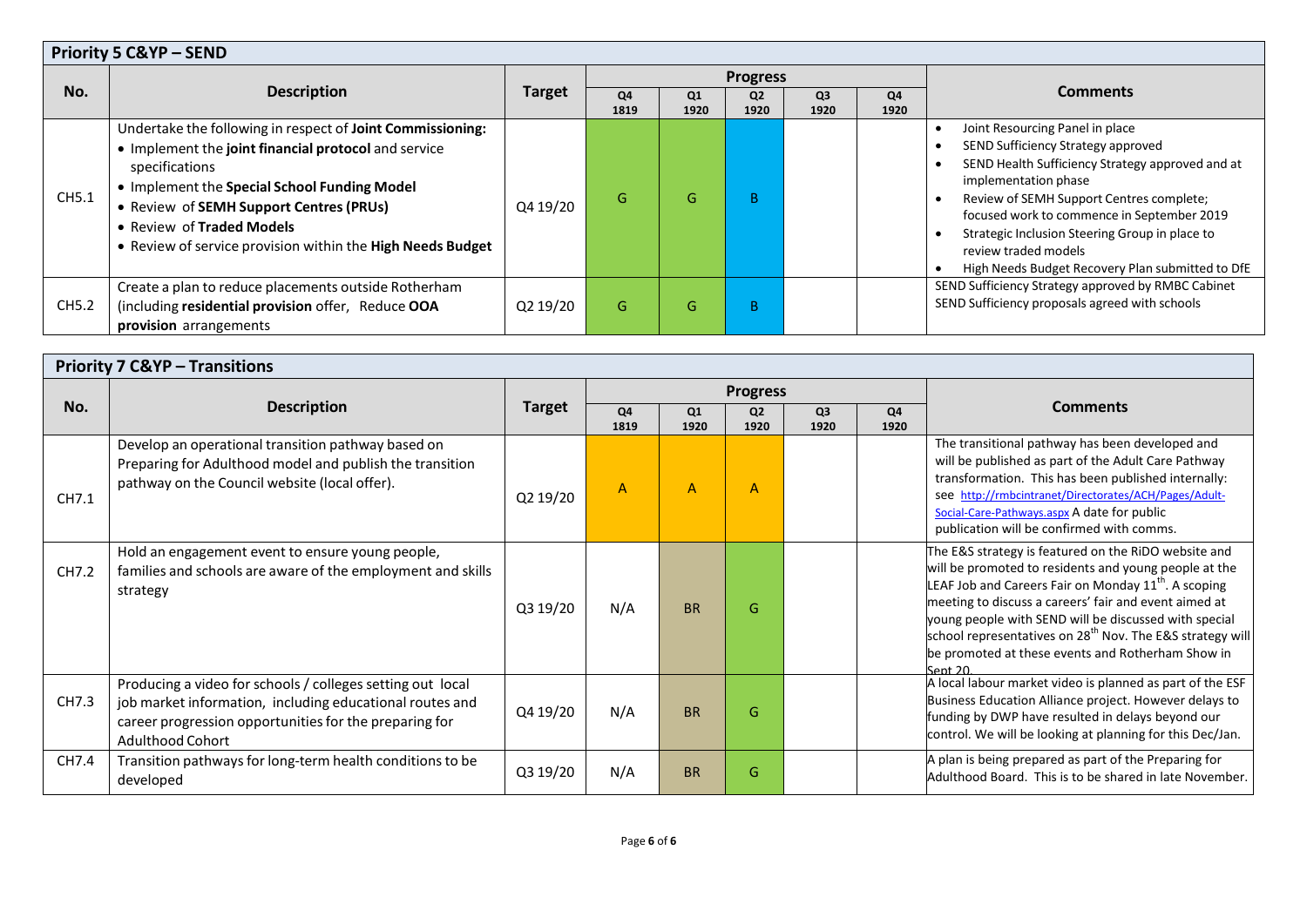# **Children and Young People**

# **KPIs**

|           |                                                                                                               |                 |                                  |                               |                       |                                  | Performance                      |         |         |                                                                                                                                                                                                                                                                                                                                          |
|-----------|---------------------------------------------------------------------------------------------------------------|-----------------|----------------------------------|-------------------------------|-----------------------|----------------------------------|----------------------------------|---------|---------|------------------------------------------------------------------------------------------------------------------------------------------------------------------------------------------------------------------------------------------------------------------------------------------------------------------------------------------|
| No.       | <b>Description</b>                                                                                            |                 | Trajectory Target 1920           | Priority                      | Q4 1819               | Q1 1920                          | Q2 1920                          | Q3 1920 | Q4 1920 | <b>Comments</b>                                                                                                                                                                                                                                                                                                                          |
| CH/KPI 1  | Percentage of referrals assessed<br>within 6 weeks                                                            | Increase        | 95%                              | CH1 - CAMHS                   | A<br>84%              | $\mathsf{A}$<br>89.5%            | G<br>100%                        |         |         | As at 30 September 2019 excluding ASD/ADHD (in line with the<br>Contract Reporting).                                                                                                                                                                                                                                                     |
| CH/KPI 2  | Percentage of referrals receiving<br>treatment within 18 weeks                                                | Increase        | 95%                              | CH1 - CAMHS                   | $\mathsf{A}$<br>87%   | $\mathsf{A}$<br>93%              | $\mathsf{A}$<br>97.4%            |         |         | As at 30 September 2019 excluding ASD/ADHD (in line with the<br>Contract Reporting)                                                                                                                                                                                                                                                      |
|           | Percentage of referrals triaged for<br>CH/KPI 3 urgency within 24 hours of receipt<br>of referral             | Increase        | 100%                             | CH1 - CAMHS                   | G<br>100%             | G<br>100%                        | G<br>100%                        |         |         | As at 30 September 2019 excluding ASD/ADHD (in line with the<br>Contract Reporting)                                                                                                                                                                                                                                                      |
|           | Percentage of all appropriate urgent<br>CH/KPI 4 referrals assessed within 24 hours of<br>receipt of referral | Increase        | 100%                             | CH1 - CAMHS                   | G<br>100%             | G<br>100%                        | G<br>100%                        |         |         | As at 30 September 2019 excluding ASD/ADHD (in line with the<br>Contract Reporting)                                                                                                                                                                                                                                                      |
| CH/KPI 5  | A reduction in the rate of stillbirths<br>and neonatal deaths                                                 | Reduce          | 3.76%                            | $CH2 -$<br>Maternity          | G<br>1.61             | G<br>1.61%                       | Not<br>available<br>until Dec 19 |         |         | The Q1 2019/20 rate is 1.6%, a slight reduction on the previous quarterly<br>figure. The Q2 2019/2020 data will be published by NHS England in late<br>December 2019.                                                                                                                                                                    |
| CH/KPI6   | All pregnant women have a<br>Personalised Care Plan by March 21                                               | Increase        | 70%                              | $CH2 -$<br>Maternity          | G<br>100%             | G<br>100%                        | G<br>100%                        |         |         | All women are now provided with a Personalised Care Plan and work<br>is on-going in relation to review to ensure the plan meets the needs of<br>the women.                                                                                                                                                                               |
| CH/KPI 7  | A reduction in the percentage of<br>women smoking at time of delivery                                         | Reduce          | 5%<br>reduction                  | $CH2 -$<br>Maternity          | $\mathsf{R}$<br>19.6% | $\overline{A}$<br>17.8%          | 16.4%<br>(prov)                  |         |         | The percentage of women in Rotherham smoking at time of delivery<br>decreased from 20.2% to 16.4% between Quarter 1 and Quarter 2<br>2019/20 (lower is better) and is below the target of 18%.<br>Therefore, overall status is green and direction of travel is improving.                                                               |
|           | <b>Increased Early Help Assessments</b><br>CH/KPI 8 completed by 0-19 practitioners to<br>a min 10 per month  | Increase        | 10 per<br>month                  | CH 3 - 0-19                   | A<br>8                | R<br>13                          | R<br>19                          |         |         | Another increase between quarter one and quarter two, although this<br>is still behind the target of completing 10 per month.                                                                                                                                                                                                            |
| CH/KPI 9  | Reduction in the number of<br>exclusions                                                                      | Reduce          | Reduction on<br>previous<br>year | CH <sub>5</sub> - SEND        | $\mathsf{R}$<br>19    | R<br>15                          | $\mathsf{R}$<br>12               |         |         | Q2 - 9 registered with SEN Support and 3 registered with no specialist<br>provision. This measure is a subset of the Council Plan measure and is<br>now monitored as part of the Inclusion Scorecard and Performance<br>meetings. This measure will be reviewed as part of the wider work for<br>the 19/20 performance reporting.        |
| CH/KPI 10 | Increased number of Children in<br>Local Provision (reduced OOA)                                              | Increase        | $17/18 -$<br>93.5%               | CH 5 - SEND                   | $\mathsf{A}$<br>88.9% | $\overline{A}$<br>89.1%          | $\overline{A}$<br>85.2%          |         |         | End of Q2 (Sept 19) there were 225 CYP in an OOA provision out of<br>2235 CYP who have a EHCP in place (This is 122 Post -16 CYP and 103<br>statutory school age CYP). Whilst more provision is being developed<br>this is not currently keeping pace with demand. It is a priority to<br>develop more post 16 provision in the borough. |
| CH/KPI 13 | Numbers of SEND Tier 1 tribunal<br>applications                                                               | Reduce          | 8 plus 1 in<br>court             | CH 7 -<br>Transitions         | G<br>$\overline{3}$   | $\overline{A}$<br>$\overline{3}$ | $\overline{A}$<br>$\overline{3}$ |         |         |                                                                                                                                                                                                                                                                                                                                          |
|           | Proportion of young people with<br>CH/KPI 14SEND needs in paid employment<br>(Working Age Adults)             | To base<br>line | <b>TBC</b>                       | CH <sub>7</sub><br>Transition | N/A                   | $\mathsf{A}$                     | $\overline{A}$                   |         |         | This baselining is still ongoing. It is planned to use the national<br>defined ASCOF measure - we are already monitoring this on a<br>monthly basis, there is benchmarking available and the service have<br>started improvement work as part of My Front door and the adult<br>care pathway                                             |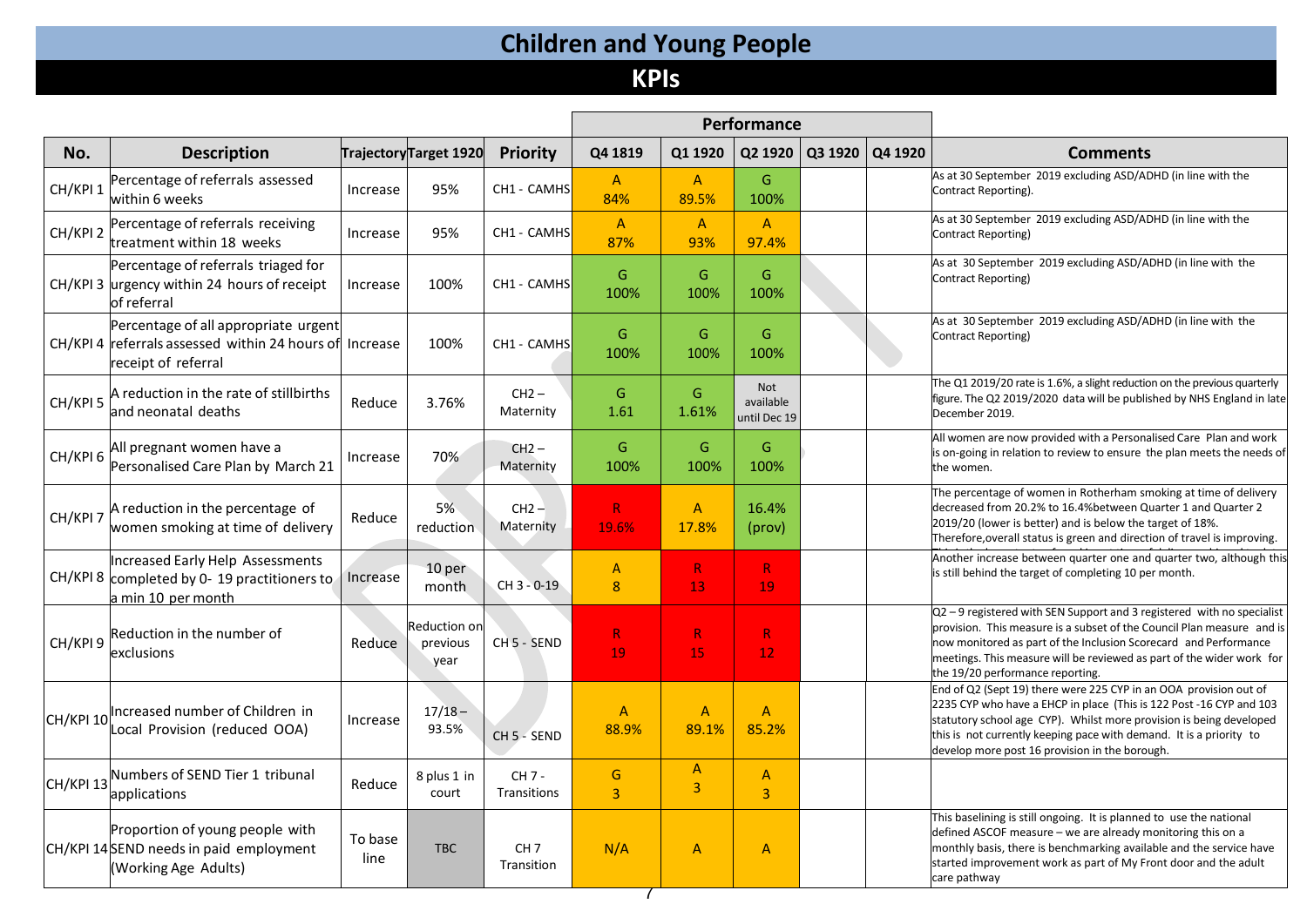### **Summary of Mental Health and Learning Disabilities Performance**

|               | <b>Milestones</b>        |           |           |              |                |                |   |                |   |  |  |  |  |  |
|---------------|--------------------------|-----------|-----------|--------------|----------------|----------------|---|----------------|---|--|--|--|--|--|
| <b>RAG</b>    | <b>Descriptor</b>        | Q1        |           |              | Q <sub>2</sub> | Q <sub>3</sub> |   | Q <sub>4</sub> |   |  |  |  |  |  |
|               |                          | <b>No</b> | %         | <b>No</b>    | %              | <b>No</b>      | % | <b>No</b>      | % |  |  |  |  |  |
| <b>Red</b>    | Of concern               | 0         | $\Omega$  | 1            | 6.7            |                |   |                |   |  |  |  |  |  |
| <b>Amber</b>  | Slightly off track       | 4         | 26.7      | 3            | 20.0           |                |   |                |   |  |  |  |  |  |
| <b>Green</b>  | On track                 | 7         | 46.7      | 10           | 66.7           |                |   |                |   |  |  |  |  |  |
| <b>Blue</b>   | Complete                 | 0         | 0.0       | $\mathbf{1}$ | 6.7            |                |   |                |   |  |  |  |  |  |
| <b>Brown</b>  | Not due to start         | 0         | 0.0       | 0            | 0.0            |                |   |                |   |  |  |  |  |  |
| Grey          | Still to be<br>confirmed | 4         | 26.7      | 0            | 0.0            |                |   |                |   |  |  |  |  |  |
| <b>Totals</b> | 15                       | 100       | <b>15</b> | 100          |                |                |   |                |   |  |  |  |  |  |



### **Of note:**

- In Q1 the number of red milestones has increase to 6.7% from 0 in Q1
- The number of milestones on track or complete has increased to 73.7% from 46.7% in Q1
- All milestones are confirmed in Q2, compared to 26.7% that were not in Q1

| <b>Key Performance Indicators</b> |                          |    |      |           |                |           |                |                |   |  |  |  |  |
|-----------------------------------|--------------------------|----|------|-----------|----------------|-----------|----------------|----------------|---|--|--|--|--|
| <b>RAG</b>                        | <b>Descriptor</b>        |    | Q1   |           | Q <sub>2</sub> |           | Q <sub>3</sub> | Q <sub>4</sub> |   |  |  |  |  |
|                                   |                          | No | %    | <b>No</b> | %              | <b>No</b> | %              | <b>No</b>      | % |  |  |  |  |
| <b>Red</b>                        | Of concern               | 0  | 0    | 0         | 0              |           |                |                |   |  |  |  |  |
| <b>Amber</b>                      | Slightly off track       | 1  | 7.7  | 3         | 23.1           |           |                |                |   |  |  |  |  |
| <b>Green</b>                      | On track                 | 9  | 69.2 | 10        | 76.9           |           |                |                |   |  |  |  |  |
| <b>Grey</b>                       | Still to be<br>confirmed | 3  | 23.1 | 0         | 0              |           |                |                |   |  |  |  |  |
| <b>Totals</b>                     |                          | 13 | 100  | 13        | 100            |           |                |                |   |  |  |  |  |



### **Of note:**

• The number of KPIs on track has increased to 76.9% in Q2, compared to 69.2% in Q1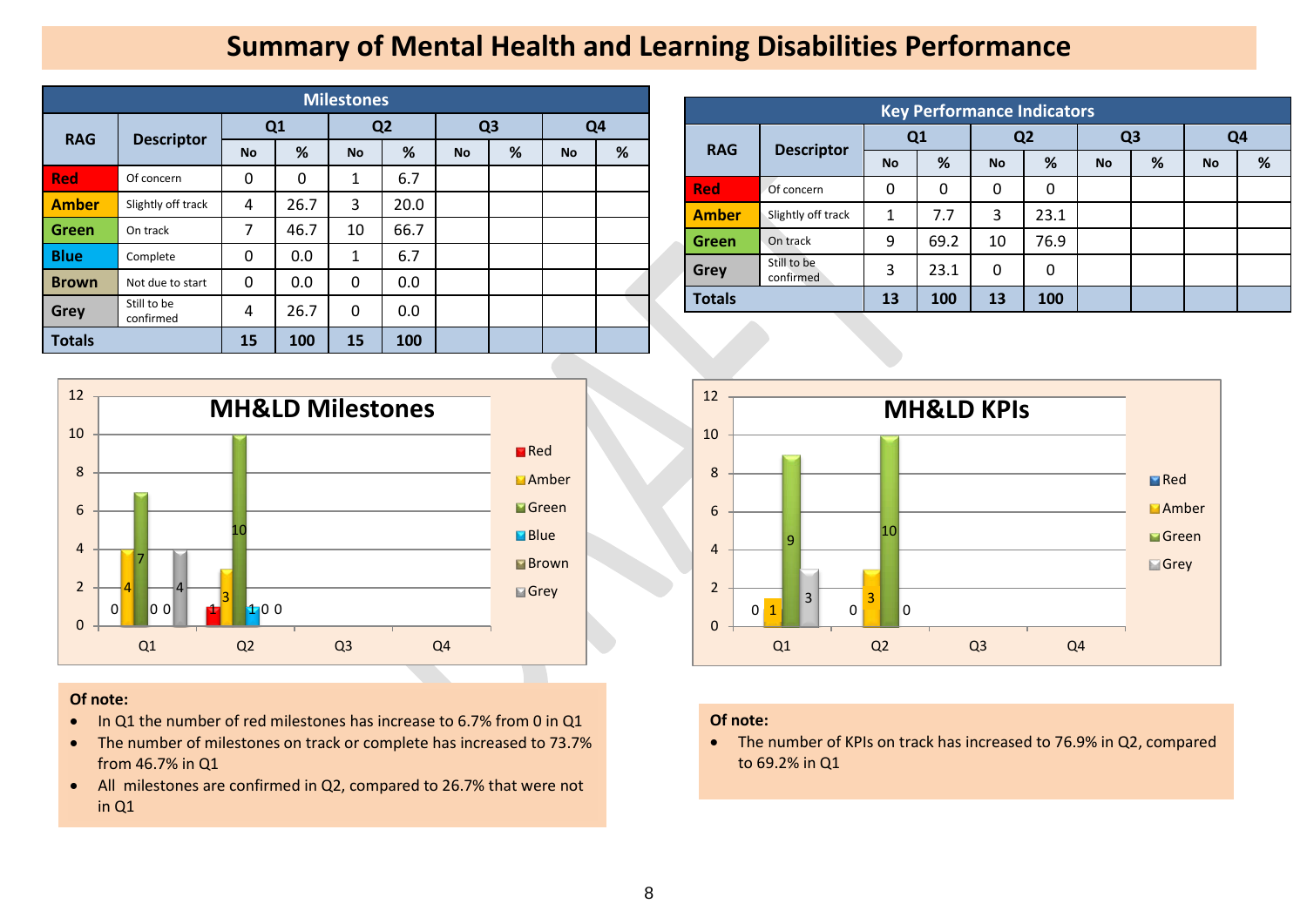# **Mental Health and Learning Disability**

### **Milestones**

### **Chair: Ian Atkinson, RCCG**

|       | <b>Priority 1 MH - IAPT</b>                                                               |                  |              |             |                        |                        |            |                                                                                               |  |  |  |  |
|-------|-------------------------------------------------------------------------------------------|------------------|--------------|-------------|------------------------|------------------------|------------|-----------------------------------------------------------------------------------------------|--|--|--|--|
|       |                                                                                           | <b>Target</b>    |              |             | <b>Progress</b>        |                        |            |                                                                                               |  |  |  |  |
| No.   | <b>Description</b>                                                                        | 1920             | Q4<br>1819   | Q1<br>1920  | Q <sub>2</sub><br>1920 | Q <sub>3</sub><br>1920 | Q4<br>1920 | <b>Comments</b>                                                                               |  |  |  |  |
| MH1.1 | Identify and agree workforce development and training<br>requirements (LTC & Core) - IAPT | Q1-Q4<br>19/20   | G            | G.          | G.                     |                        |            | On target, staff recruited                                                                    |  |  |  |  |
| MH1.2 | All GP practice review support visits completed - IAPT                                    | $Q1-Q4$<br>19/20 | $\mathsf{A}$ | <b>T</b> bc | $R_{\odot}$            |                        |            | To date only 2 GP visits have taken place in 2019/20. Further<br>work planned in Winter 1920. |  |  |  |  |
| MH1.3 | Delivery of 5 year forward IAPT 18/19 plan - IAPT                                         | Q4 19/20         | G.           | G.          | G                      |                        |            |                                                                                               |  |  |  |  |

| <b>Priority 2 MH - Dementia Diagnosis and Support</b> |                                                       |               |            |            |                        |                        |            |                                                                                                       |  |  |  |  |
|-------------------------------------------------------|-------------------------------------------------------|---------------|------------|------------|------------------------|------------------------|------------|-------------------------------------------------------------------------------------------------------|--|--|--|--|
|                                                       |                                                       | <b>Target</b> |            |            | <b>Progress</b>        |                        |            | <b>Comments</b>                                                                                       |  |  |  |  |
| No.                                                   | <b>Description</b>                                    | 1920          | Q4<br>1819 | Q1<br>1920 | Q <sub>2</sub><br>1920 | Q <sub>3</sub><br>1920 | Q4<br>1920 |                                                                                                       |  |  |  |  |
| MH2.1                                                 | Develop new dementia pathway for post diagnostic care | Q4 19/20      |            |            | ι٦                     |                        |            | New pathway developed with Partners. Report being prepared<br>to go through CCG governance processes. |  |  |  |  |
| MH2.2                                                 | Review dementia diagnosis pathway                     | Q4 19/20      | A          |            |                        |                        |            | As above                                                                                              |  |  |  |  |

|       | <b>Priority 5 MH - Improve Community Crisis Response (including Core Fidelity, suicide-prevention)</b>          |               |                |            |                        |                        |            |                                                                                                                                                                                                                                                                                                                                                                                                                                                                                               |  |  |  |  |
|-------|-----------------------------------------------------------------------------------------------------------------|---------------|----------------|------------|------------------------|------------------------|------------|-----------------------------------------------------------------------------------------------------------------------------------------------------------------------------------------------------------------------------------------------------------------------------------------------------------------------------------------------------------------------------------------------------------------------------------------------------------------------------------------------|--|--|--|--|
|       |                                                                                                                 | <b>Target</b> |                |            | <b>Progress</b>        |                        |            |                                                                                                                                                                                                                                                                                                                                                                                                                                                                                               |  |  |  |  |
| No.   | <b>Description</b>                                                                                              | 1920          | Q4<br>1819     | Q1<br>1920 | Q <sub>2</sub><br>1920 | Q <sub>3</sub><br>1920 | Q4<br>1920 | <b>Comments</b>                                                                                                                                                                                                                                                                                                                                                                                                                                                                               |  |  |  |  |
| MH5.1 | Complete CORE Fidelity review, recommendations and<br>action plan for improvement (inc investment requirements) | Q4 19/20      | $\overline{A}$ | G          | G                      |                        |            | Model for ICS crisis investment agreed with RDaSH and TRFT                                                                                                                                                                                                                                                                                                                                                                                                                                    |  |  |  |  |
| MH5.2 | SY&B ICS NHS England Suicide-prevention - delivery of<br>Rotherham element of the plan (year 2)                 | Q4 19/20      | G              | G          | G                      |                        |            | The second round of small grants has been advertised and the<br>panel met in October to award the grants.<br>11 practitioners from across the partnership were trained in<br>September as part of the Train the Trainer Self Harm project (Y1<br>identified activity). Progress is underway to commission another<br>course as part of the year 2 activity.<br>Discussions are being held with SY &B colleagues re the joint<br>commissioning across the area of a suicide listening service. |  |  |  |  |
| MH5.3 | Refresh of the Rotherham suicide prevention and self-harm<br>action plan                                        | Q3 19/20      | $\overline{A}$ | <b>Tbc</b> | G                      |                        |            | The refreshed action plan has been out for consultation and will<br>be signed off by the H&WB at the November meeting.                                                                                                                                                                                                                                                                                                                                                                        |  |  |  |  |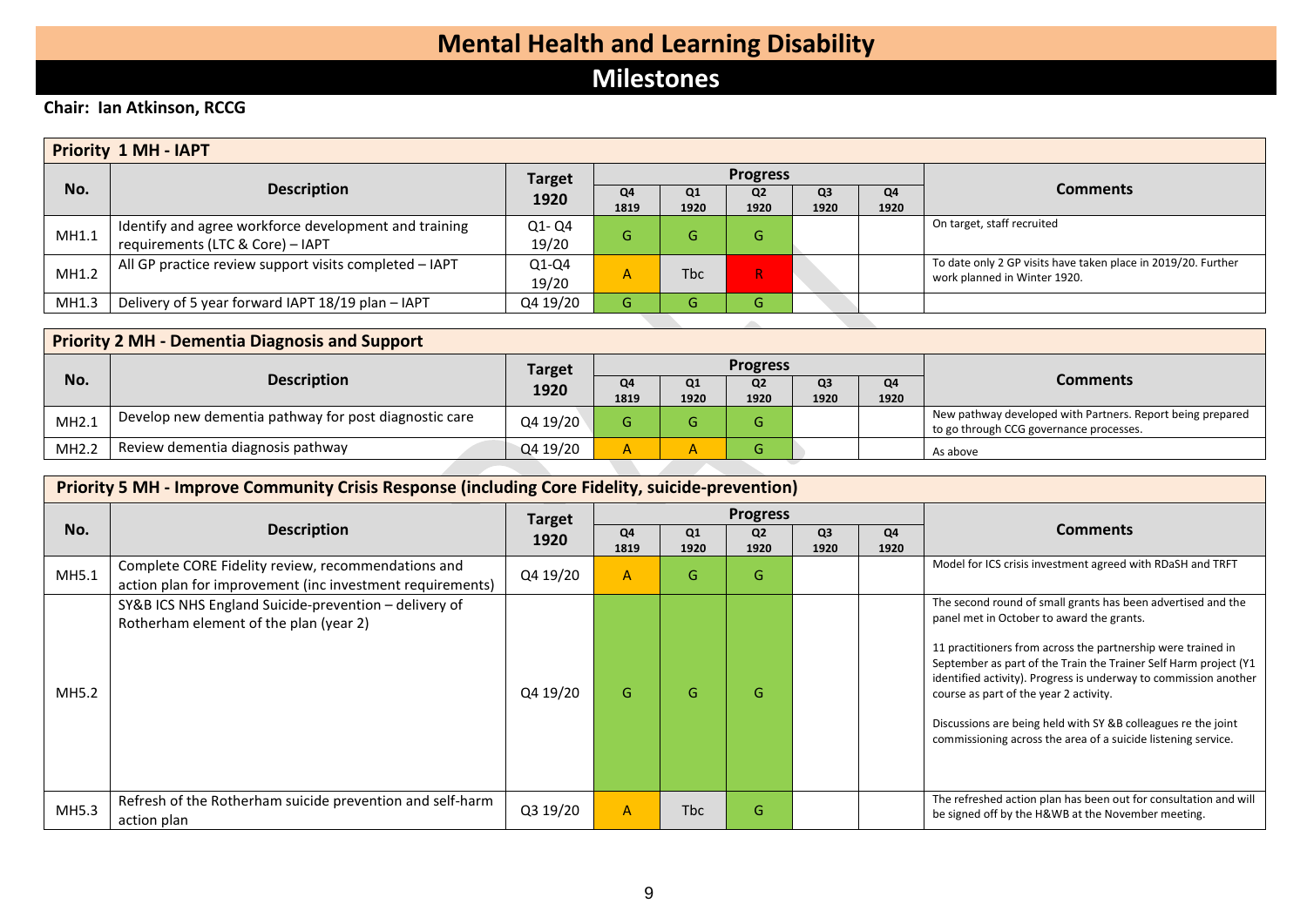| Priority 6 MH - Public Health: Better Mental Health for All Strategy |                                                                                            |                       |                 |            |                        |            |            |                                                                                                                                                                                                                                                                                                                                                 |  |  |  |
|----------------------------------------------------------------------|--------------------------------------------------------------------------------------------|-----------------------|-----------------|------------|------------------------|------------|------------|-------------------------------------------------------------------------------------------------------------------------------------------------------------------------------------------------------------------------------------------------------------------------------------------------------------------------------------------------|--|--|--|
|                                                                      |                                                                                            |                       | <b>Progress</b> |            |                        |            |            |                                                                                                                                                                                                                                                                                                                                                 |  |  |  |
| No.                                                                  | <b>Description</b>                                                                         | <b>Target</b><br>1920 | Q4<br>1819      | Q1<br>1920 | Q <sub>2</sub><br>1920 | Q3<br>1920 | Q4<br>1920 | <b>Comments</b>                                                                                                                                                                                                                                                                                                                                 |  |  |  |
| MH6.1                                                                | Evidence of integration of Five Ways messages within<br>provider and commissioned services | $Q1-Q4$<br>19/20      | $\mathsf{A}$    | <b>Thc</b> | A                      |            |            | Better Mental health for All Action is currently being refreshed<br>and will look at all opportunities to promote this H&WB<br>campaign. Five Ways was promoted at the Rotherham Show<br>with the general public being asked to share how they looked<br>after their health and wellbeing in relation to one or more of<br>the five principles. |  |  |  |

|       | <b>Priority 7 LD - Oversee Delivery of Transforming Care</b>                                                                                                                          |               |            |              |                        |                        |            |                                                                                                               |  |  |  |  |
|-------|---------------------------------------------------------------------------------------------------------------------------------------------------------------------------------------|---------------|------------|--------------|------------------------|------------------------|------------|---------------------------------------------------------------------------------------------------------------|--|--|--|--|
|       |                                                                                                                                                                                       | <b>Target</b> |            |              | <b>Progress</b>        |                        |            |                                                                                                               |  |  |  |  |
| No.   | <b>Description</b>                                                                                                                                                                    | 1920          | Q4<br>1819 | Q1<br>1920   | Q <sub>2</sub><br>1920 | Q <sub>3</sub><br>1920 | Q4<br>1920 | <b>Comments</b>                                                                                               |  |  |  |  |
| LD7.1 | RMBC and CCG to agree process for funding learning<br>disability joint placements                                                                                                     | Q2 19/20      | A          | $\mathsf{A}$ | $\mathsf{A}$           |                        |            | This work is now incorporated into: 1) the section 117 aftercare<br>work, 2)CHC funding working - to commence |  |  |  |  |
| LD7.2 | Identify Indicative costs for transforming care cohort<br>(including those on the risk register)                                                                                      | Q2 19/20      | G.         | G            | B.                     |                        |            | Complete                                                                                                      |  |  |  |  |
| LD7.3 | Close partnership working across the system has taken place to<br>identify possible placement opportunities for identified<br>transforming care caseload.<br>To continue into 2019/20 |               |            |              |                        |                        |            |                                                                                                               |  |  |  |  |
|       |                                                                                                                                                                                       |               |            |              |                        |                        |            |                                                                                                               |  |  |  |  |

|       | Priority 8 LD – Support the Implementation of the My Front Door – Learning Disability Strategy |                       |            |            |                        |            |            |                                                                                                                                                            |  |  |  |  |
|-------|------------------------------------------------------------------------------------------------|-----------------------|------------|------------|------------------------|------------|------------|------------------------------------------------------------------------------------------------------------------------------------------------------------|--|--|--|--|
|       |                                                                                                |                       |            |            |                        |            |            |                                                                                                                                                            |  |  |  |  |
| No.   | <b>Description</b>                                                                             | <b>Target</b><br>1920 | Q4<br>1819 | Q1<br>1920 | Q <sub>2</sub><br>1920 | Q3<br>1920 | Q4<br>1920 | <b>Comments</b>                                                                                                                                            |  |  |  |  |
| LD8.1 | Delivery of joint Learning Disability transformation strategy                                  | Q4 19/20              |            |            | Œт                     |            |            | The My Front Door strategy has been adopted as part of the<br>Place Plan for LD and is the delivery vehicle for transformation<br>of the LD service offer. |  |  |  |  |
|       |                                                                                                |                       |            |            |                        |            |            |                                                                                                                                                            |  |  |  |  |

|       | Priority 9 LD – Support the development of an Autism Strategy              |               |            |                        |                        |                        |            |                                                                                                                                                                                                                                                                                                                                               |  |  |  |  |
|-------|----------------------------------------------------------------------------|---------------|------------|------------------------|------------------------|------------------------|------------|-----------------------------------------------------------------------------------------------------------------------------------------------------------------------------------------------------------------------------------------------------------------------------------------------------------------------------------------------|--|--|--|--|
|       |                                                                            | <b>Target</b> |            |                        | <b>Progress</b>        |                        |            | <b>Comments</b>                                                                                                                                                                                                                                                                                                                               |  |  |  |  |
| No.   | <b>Description</b>                                                         | 1920          | Q4<br>1819 | Q <sub>1</sub><br>1920 | Q <sub>2</sub><br>1920 | Q <sub>3</sub><br>1920 | Q4<br>1920 |                                                                                                                                                                                                                                                                                                                                               |  |  |  |  |
| LD9.1 | Complete the development of the Autism Strategy<br>(including Action Plan) | Q3 19/20      | A          | А                      | А                      |                        |            | The pathway is in development and on track. However, in<br>dialogue with RDaSH, it is clear the risks in relation to<br>recruitment are still evident and this reflects the change from<br>green to amber. Mitigation: regular meetings occur to ensure<br>that the risks are reviewed and appropriate action is taken to<br>reduce this risk |  |  |  |  |
| LD9.2 | Development of Rotherham based Autism and ADHD<br>diagnostic pathway       | Q4 18/19      | G          | <b>Tbc</b>             | G                      |                        |            | Initial clinically led dialogue undertaken to scope opportunities<br>for development of pathway. Looking at options. This is on<br>track.                                                                                                                                                                                                     |  |  |  |  |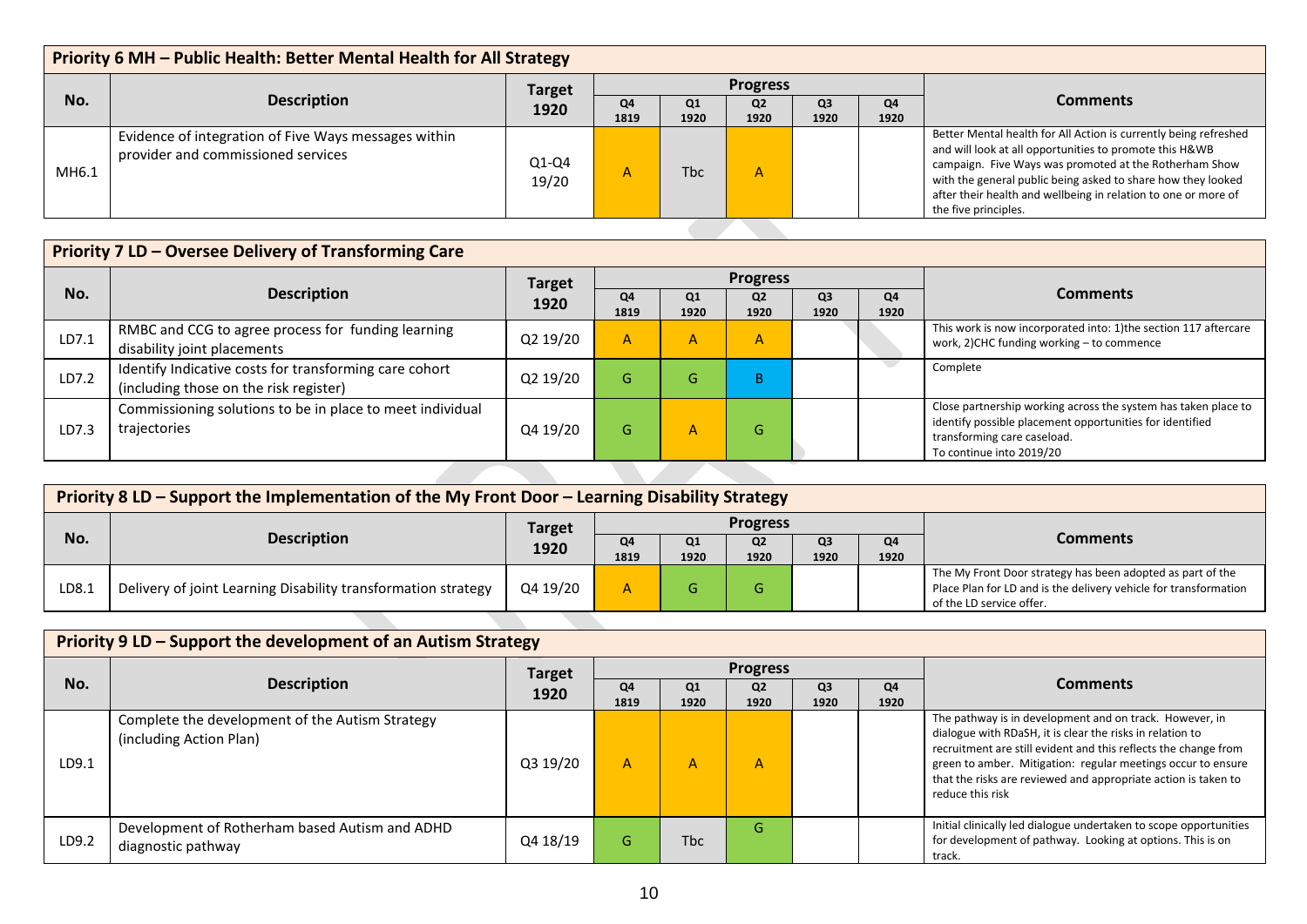# **Mental Health and Learning Disaiblities**

### **KPIs**

|                          |                                                                                                                                                      |                   |                                                                                    |                                  |                       |            | Performance            |         |         |                                                                                                                                                                                                                                                           |
|--------------------------|------------------------------------------------------------------------------------------------------------------------------------------------------|-------------------|------------------------------------------------------------------------------------|----------------------------------|-----------------------|------------|------------------------|---------|---------|-----------------------------------------------------------------------------------------------------------------------------------------------------------------------------------------------------------------------------------------------------------|
| No.                      | <b>Description</b>                                                                                                                                   | <b>Trajectory</b> | Target 1920                                                                        | <b>Priority</b>                  | Q4 1819               | Q1 1920    | Q2 1920                | Q3 1920 | Q4 1920 | <b>Comments</b>                                                                                                                                                                                                                                           |
| MH/KP<br>$\mathbf{1}$    | Percentage of people referred to<br>IAPT commencing treatment within<br>6 weeks of referral.                                                         | Maintain          | 75%                                                                                | MH 1 -<br><b>IAPT</b>            | G<br>91.8%            | G<br>84.4% | G<br>97.8%             |         |         | On track                                                                                                                                                                                                                                                  |
| MH/KPI<br>$\overline{2}$ | % Compliance of those who have<br>entered (i.e. received) treatment as<br>a proportion of people entering<br>treatment with anxiety or<br>depression | Increase          | 19%<br>Accumulative total<br>of population with<br>depression -reported<br>to NHSE | MH 1 -<br><b>IAPT</b>            | G<br>4.77%            | G<br>4.36% | ${\mathsf G}$<br>4.58% |         |         | On track                                                                                                                                                                                                                                                  |
| MH/KPI<br>3              | % of people who have completed<br>treatment having attended at least 2<br>treatment contacts and are moving<br>to recovery                           | Increase          | $\geq 50\%$                                                                        | $MH 1 -$<br><b>IAPT</b>          | G<br>55.6%            | G<br>54%   | G<br>53.6%             |         |         | On track                                                                                                                                                                                                                                                  |
| MH/KPI<br>4              | Dementia diagnosis rates (%)                                                                                                                         | Maintain          | National =<br>67%<br>Local = $\geq 80\%$                                           | $MH 2 -$<br>Dementi<br>a         | G<br>86.4%            | G<br>85.2% | G<br>84.4%             |         |         | National target is 67%. Local target set to maintain<br>or improve on 80%.                                                                                                                                                                                |
| MH/KPI<br>-5             | 50% of GP practices achieving 62%<br>of Post diagnostic support plan<br>recorded in last 12 months                                                   | Increase          | 50% of<br>practices<br>achieving 62<br>% (in year 1)                               | MH 2 -<br>Dementi<br>a           | G<br>97%              | tbc        | G<br>60%               |         |         |                                                                                                                                                                                                                                                           |
| MH/KPI<br>6              | Urgent and emergency MH response<br>within 1 hour of receiving an urgent<br>referral (Core 24 liaison)                                               | Increase          | 95%                                                                                | $MH3-$<br>Core 24                | $\mathsf{A}$<br>84%   | G<br>100%  | G<br>89%               |         |         |                                                                                                                                                                                                                                                           |
| MH/KPI<br>7              | To reduce the suicide rate by 10%<br>from the 2013-15 baseline (14.2 per<br>100,000)                                                                 | Decrease          | 10% reduction<br>against the<br>2013-2015<br>baseline by<br>2019-2021              | $MH 5 -$<br>Crisis               | A                     | tbc        | $\mathsf{A}$           |         |         | <b>Fingertips Profiles (PHOF and Suicide Prevention</b><br>Profiles) Rotherham - September 2019 Update The<br>latest update to 2016-18 shows a decrease to 13.1<br>deaths per 100,000 reducing the gap with England<br>which remained at 9.6 per 100,000. |
| MH/KPI<br>8              | Referrals who require a Face to Face<br>assessment who were seen within 4<br>Hours % Compliance (crisis)                                             | Increase          | 295%                                                                               | $MH 5 -$<br>Crisis               | G<br>97.6%            | G<br>98.2% | G<br>100%              |         |         | On track                                                                                                                                                                                                                                                  |
| LD/KPI<br>9              | Ensure that patients receive a CTR<br>prior to a planned admission to an<br>Assessment and Treatment Unit or<br>mental health inpatients: adults.    | Increase          | 95%                                                                                | $LD7 -$<br>Transform<br>ing Care | G<br>100%             | G<br>100%  | G<br>100%              |         |         | On track                                                                                                                                                                                                                                                  |
| LD/KPI<br>11             | Ensure that patients in an<br>Assessment and Treatment Unit<br>receive a Care and Treatment<br>Review (CTR) every 6 months.                          | Increase          | 100%                                                                               | $LD7 -$<br>Transform<br>ing Care | ${\mathsf G}$<br>100% | G<br>100%  | ${\mathsf G}$<br>100%  |         |         | On track                                                                                                                                                                                                                                                  |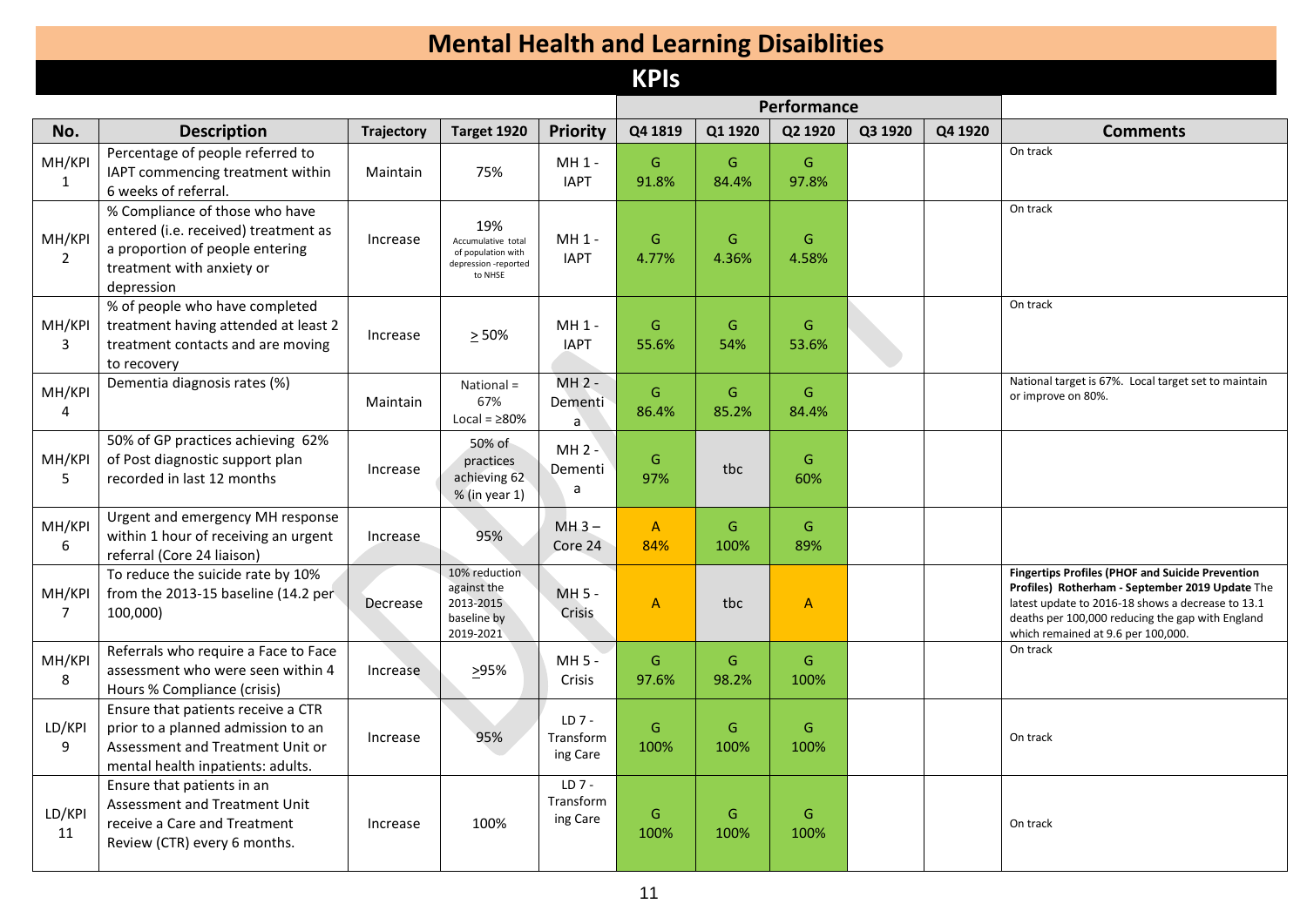|              |                                                                                                                                           |                   |                                                                                     |                                  |                              |            | Performance                   |         |         |                                                                                                                                                                                                                                                                                                                               |
|--------------|-------------------------------------------------------------------------------------------------------------------------------------------|-------------------|-------------------------------------------------------------------------------------|----------------------------------|------------------------------|------------|-------------------------------|---------|---------|-------------------------------------------------------------------------------------------------------------------------------------------------------------------------------------------------------------------------------------------------------------------------------------------------------------------------------|
| No.          | <b>Description</b>                                                                                                                        | <b>Trajectory</b> | Target 1920                                                                         | <b>Priority</b>                  | Q4 1819                      | Q1 1920    | Q2 1920                       | Q3 1920 | Q4 1920 | <b>Comments</b>                                                                                                                                                                                                                                                                                                               |
| LD/KPI<br>12 | Reduce the number of people<br>admitted in line with the South<br>Yorkshire and North Lincolnshire LD<br>TCP trajectory - Local Reporting | Reduce            | Target = $3 -$<br>CCG funded LD<br>beds $/5 -$ NHSE<br>funded secure<br>LD beds tbc | $LD7 -$<br>Transform<br>ing Care | G<br>$3 = CCG$<br>$4 = NHSE$ | G.         | G.<br>$3 = CCG$<br>$4 = NHSE$ |         |         | An admission was required in April 2019. The person<br>is scheduled to be discharged in July 2019. This will<br>return Rotherham to Green                                                                                                                                                                                     |
| LD/KPI<br>13 | Proportion of eligible adults with a<br>learning disability having a GP health<br>check                                                   | Increase          | 1058                                                                                | $LD8 - LD$<br>Strategy           | A                            | 'A'        | A                             |         |         | An increase in completed GP health checks is<br>reported. Waiting confirmed number.                                                                                                                                                                                                                                           |
| LDKPI/<br>15 | The numbers of people receiving a<br>diagnosis of autism within 18 weeks<br>(55 assessments completed in<br>2017/18)                      | Increase          | 5% increase<br>on 2017/18<br>performance<br>$= 58$                                  | $LD9-$<br>Autism                 | G<br>15                      | <b>Tbc</b> | A                             |         |         | As part of the neurological pathway work the CCG<br>has identified that the current provider has a<br>developed a waiting list. Work is being undertaken<br>to clarify the length of time people are waiting to<br>receive a diagnosis. Moved to amber while this work<br>is completed. This is work is due by the end of Q3. |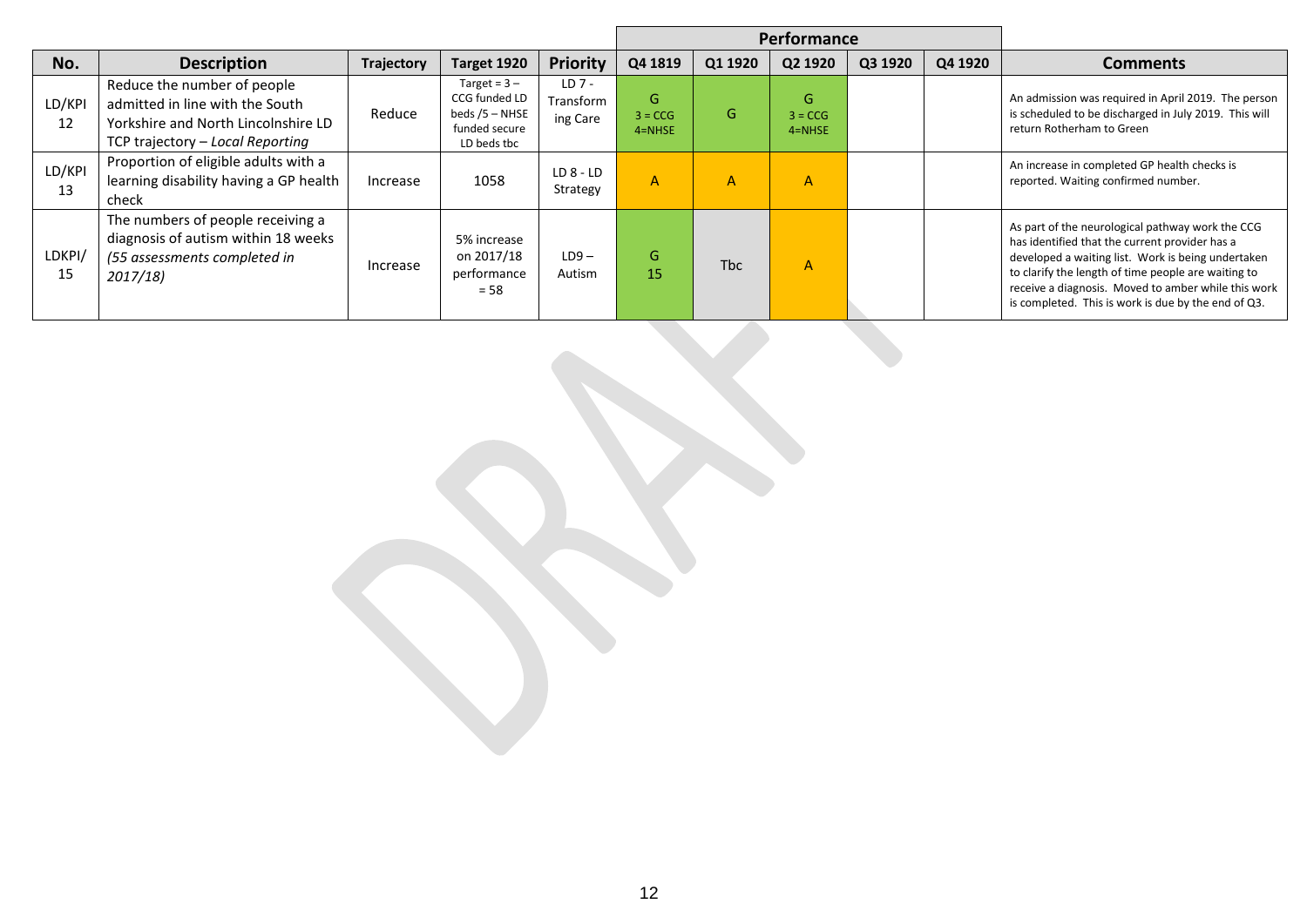# **Summary of Urgent and Community Performance**

|               | <b>Milestones</b>        |              |              |           |                |           |                |                |   |  |  |  |  |  |
|---------------|--------------------------|--------------|--------------|-----------|----------------|-----------|----------------|----------------|---|--|--|--|--|--|
|               |                          |              | Q1           |           | Q <sub>2</sub> |           | Q <sub>3</sub> | Q <sub>4</sub> |   |  |  |  |  |  |
| <b>RAG</b>    | <b>Descriptor</b>        | <b>No</b>    | %            | <b>No</b> | %              | <b>No</b> | %              | <b>No</b>      | % |  |  |  |  |  |
| <b>Red</b>    | Of concern               | 0            | 0            | 0         | 0.0            |           |                |                |   |  |  |  |  |  |
| <b>Amber</b>  | Slightly off<br>track    | $\mathbf{1}$ | 6.7          | 0         | 0.0            |           |                |                |   |  |  |  |  |  |
| <b>Green</b>  | On track                 | 9            | 60.0         | 12        | 80.0           |           |                |                |   |  |  |  |  |  |
| <b>Blue</b>   | Complete                 | 0            | 0.0          | 0         | 0.0            |           |                |                |   |  |  |  |  |  |
| <b>Brown</b>  | Not due to<br>start      | 5            | 33.3         | 3         | 20.0           |           |                |                |   |  |  |  |  |  |
| <b>Grey</b>   | Still to be<br>confirmed | 0            | $\mathbf{0}$ | 0         | 0.0            |           |                |                |   |  |  |  |  |  |
| <b>Totals</b> |                          | 15           | 100          | 15        | 100            |           |                |                |   |  |  |  |  |  |



### **Of note:**

• The number of milestones in Q2 has increased to 80%, compared to 60% in Q1

| <b>Key Performance Indicators</b> |                          |                |      |           |                |                |   |                |   |  |  |  |  |
|-----------------------------------|--------------------------|----------------|------|-----------|----------------|----------------|---|----------------|---|--|--|--|--|
|                                   |                          |                | Q1   |           | Q <sub>2</sub> | Q <sub>3</sub> |   | Q <sub>4</sub> |   |  |  |  |  |
| <b>RAG</b>                        | <b>Descriptor</b>        | <b>No</b>      | %    | <b>No</b> | %              | <b>No</b>      | % | <b>No</b>      | % |  |  |  |  |
| <b>Red</b>                        | Of concern               | 0              | 0    | 1         | 8.3            |                |   |                |   |  |  |  |  |
| <b>Amber</b>                      | Slightly off<br>track    | $\overline{2}$ | 16.7 | 4         | 33.3           |                |   |                |   |  |  |  |  |
| Green                             | On track                 | 9              | 75.0 | 6         | 50.0           |                |   |                |   |  |  |  |  |
| <b>Grey</b>                       | Still to be<br>confirmed | 1              | 8.3  | 1         | 8.3            |                |   |                |   |  |  |  |  |
| <b>Totals</b>                     |                          | 12             | 100  | 12        | 100            |                |   |                |   |  |  |  |  |



### **Of note:**

- The number of red KPIs has increased in Q2 to 8.3%, compare to 0 in Q1, this is for new permanent admissions to residential nursing care for adults
- The number of KPIs on track has decreased in Q2 to 50%, compared to 75% in Q1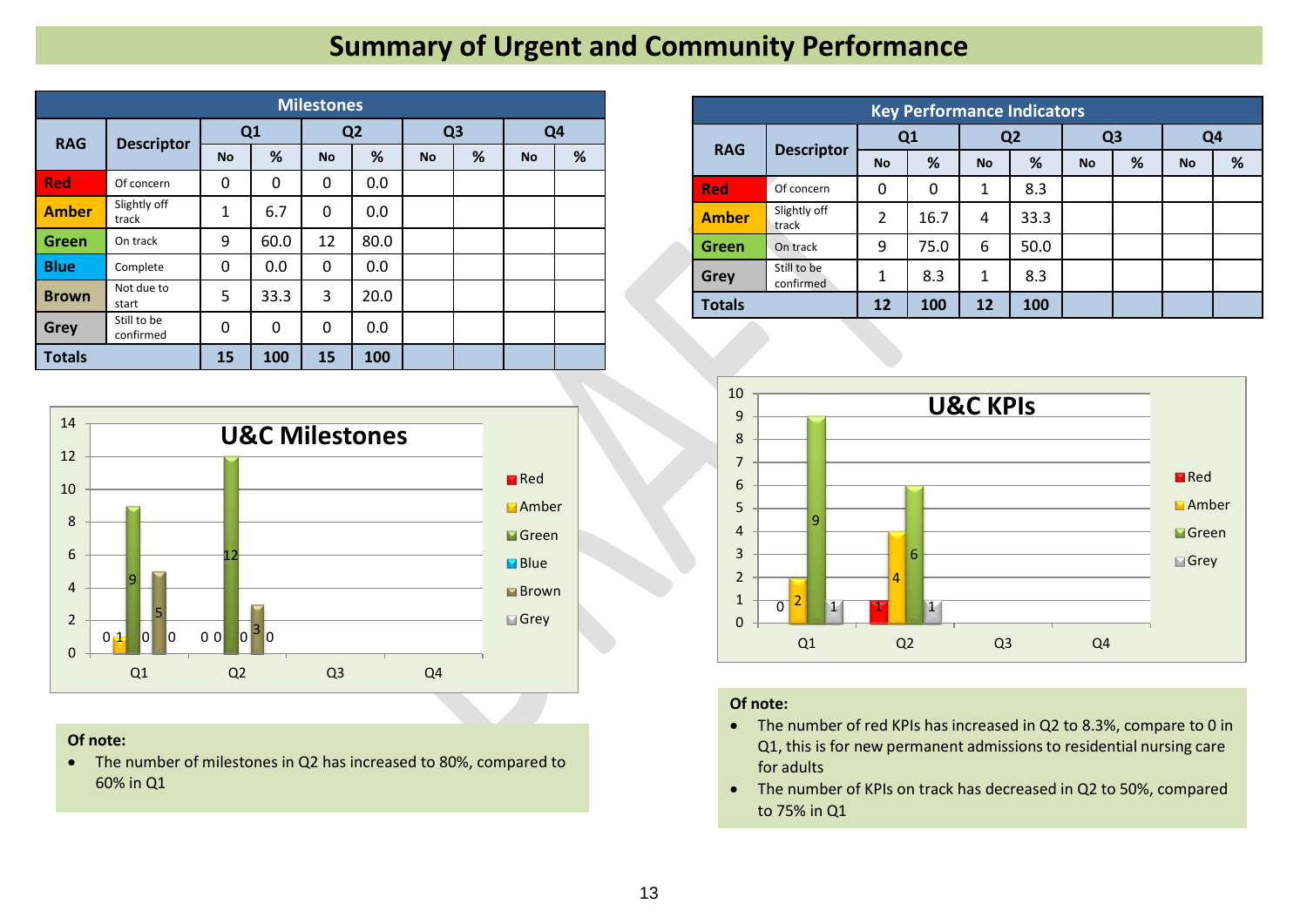# **Urgent and Community**

### **Milestones**

### **Chairs: Chris Preston, TRFT and Anne Marie Lubanski RMBC**

| No. | <b>Description</b>                                                                                   | <b>Target</b> |            |            | <b>Progress</b>        |                        | <b>Comments</b> |                                                                                                                                                                                                                                                                                                                                                                                                                             |
|-----|------------------------------------------------------------------------------------------------------|---------------|------------|------------|------------------------|------------------------|-----------------|-----------------------------------------------------------------------------------------------------------------------------------------------------------------------------------------------------------------------------------------------------------------------------------------------------------------------------------------------------------------------------------------------------------------------------|
|     |                                                                                                      |               | Q4<br>1819 | Q1<br>1920 | Q <sub>2</sub><br>1920 | Q <sub>3</sub><br>1920 | Q4<br>1920      |                                                                                                                                                                                                                                                                                                                                                                                                                             |
| 1.1 | Develop and implement integrated intermediate care and<br>reablement pathways into points of contact | Q4 19/20      | <b>NEW</b> | G          | G                      |                        |                 | A pathway design and implementation group has been<br>established including representation from the core<br>points of contact. An integrated multi-disciplinary<br>health and social care triage hub with nursing,<br>therapies and reablement is a core element of the new<br>model. Draft pathways will be tested with stakeholder<br>groups in November.                                                                 |
| 1.2 | Identify further opportunities for integrated working into<br>points of contact                      | Q4 19/20      | <b>NEW</b> | G          | G                      |                        |                 | The Care Co-ordination Centre are working more closely<br>with the Unplanned Hub and Community Therapies<br>now they are co-located. This will be further developed<br>through the Intermediate Care and Reablement Project.<br>The RMBC SPA is being re-developed as part of the<br>Target Operating Model to be implemented in October.<br>Links across health and social care are being explored in<br>relation to this. |

|              | <b>Priority 3 UC&amp;C - Integrated Discharge (Phase 2)</b> |               |            |                        |                        |                        |            |                                                                                                                                  |  |  |  |  |
|--------------|-------------------------------------------------------------|---------------|------------|------------------------|------------------------|------------------------|------------|----------------------------------------------------------------------------------------------------------------------------------|--|--|--|--|
|              |                                                             |               |            |                        | <b>Progress</b>        |                        |            |                                                                                                                                  |  |  |  |  |
| No.          | <b>Description</b>                                          | <b>Target</b> | Q4<br>1819 | Q <sub>1</sub><br>1920 | Q <sub>2</sub><br>1920 | Q <sub>3</sub><br>1920 | Q4<br>1920 | <b>Comments</b>                                                                                                                  |  |  |  |  |
| <b>UC3.1</b> | Complete review of Integrated Discharge Team                | Q3 19/20      | <b>NEW</b> | G                      | G                      |                        |            | On track to deliver in Q3                                                                                                        |  |  |  |  |
| <b>UC3.2</b> | Service re-design for 7 day working with nursing            | Q4 19/20      | <b>NEW</b> | <b>BR</b>              | G                      |                        |            | All vacancies have now been recruited to. Once the post<br>holders are in place the team will be able to provide 7 day<br>cover. |  |  |  |  |
|              |                                                             |               |            |                        |                        |                        |            |                                                                                                                                  |  |  |  |  |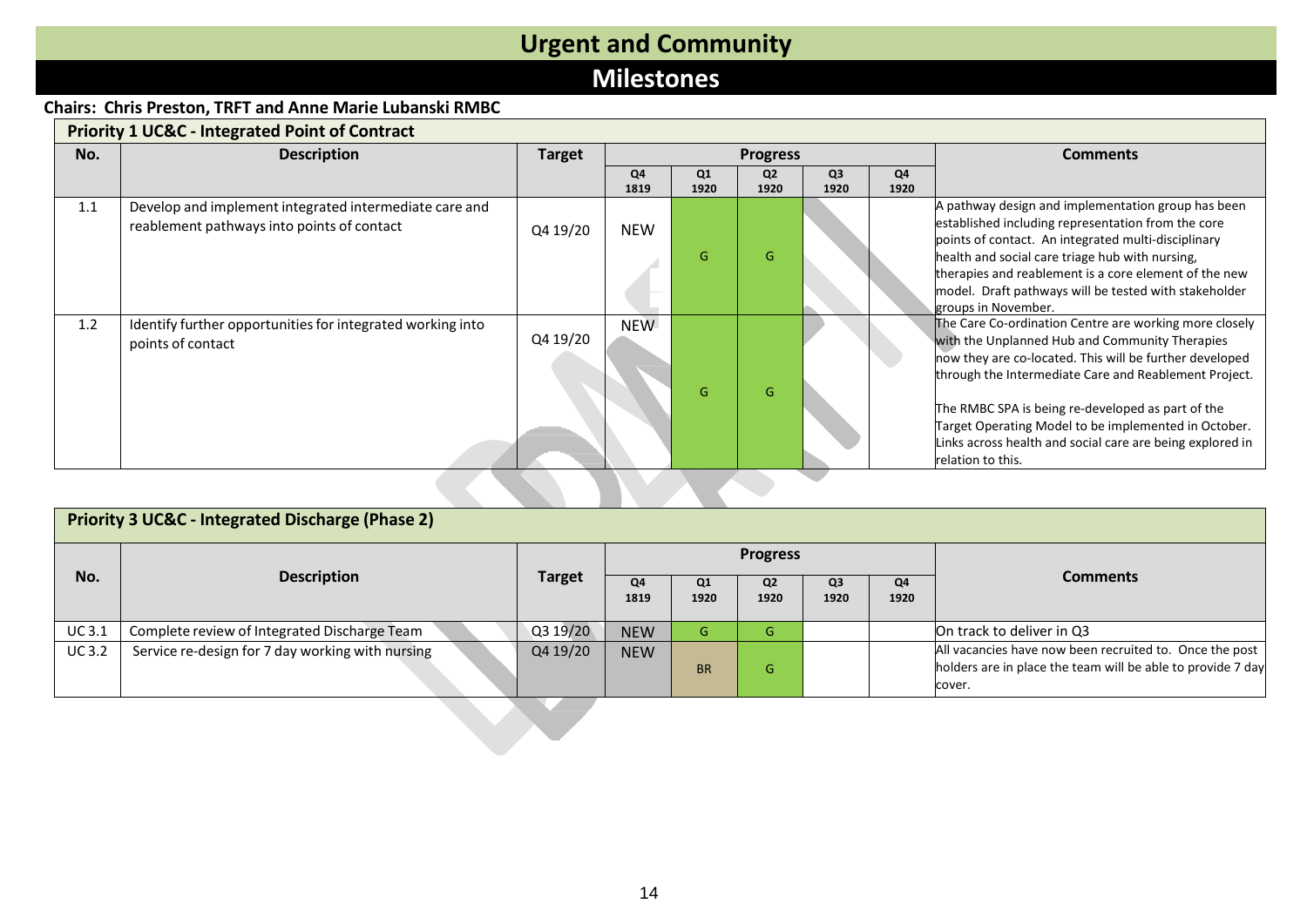|     | <b>Priority 4 UC&amp;C - I Integrated Working into Localities</b>                                                                                    |               |            |            |                        |                        |            |                                                                                                                                                                                                                                                                        |  |  |  |  |
|-----|------------------------------------------------------------------------------------------------------------------------------------------------------|---------------|------------|------------|------------------------|------------------------|------------|------------------------------------------------------------------------------------------------------------------------------------------------------------------------------------------------------------------------------------------------------------------------|--|--|--|--|
| No. | <b>Description</b>                                                                                                                                   | <b>Target</b> |            |            | <b>Progress</b>        |                        |            | <b>Comments</b>                                                                                                                                                                                                                                                        |  |  |  |  |
|     |                                                                                                                                                      |               | Q4<br>1819 | Q1<br>1920 | Q <sub>2</sub><br>1920 | Q <sub>3</sub><br>1920 | Q4<br>1920 |                                                                                                                                                                                                                                                                        |  |  |  |  |
| 4.1 | Implement social care locality framework in response to<br>Primary Care Networks (PCNs)                                                              | Q3 19-20      | <b>NEW</b> | G          | G                      |                        |            | This work is being progressed through the RMBC<br>Target Operating Model which is due to launch<br>on 21 October 2019                                                                                                                                                  |  |  |  |  |
| 4.2 | Develop integrated intermediate care and reablement<br>pathways as a platform for integrated working into<br>PCNs/localities                         | Q4 19-20      | <b>NEW</b> | G          | G                      |                        |            | Integrated working into localities is being progressed<br>through the integrated intermediate care and<br>reablement project in 2019/20. The learning and<br>successful outcomes will be used as a platform for<br>future development.                                 |  |  |  |  |
| 4.3 | Identify and develop further opportunities for integrated<br>working in PCNs/localities informed by the Intermediate<br>Care & Reablement Evaluation | Q4 19/20      | <b>NEW</b> | <b>BR</b>  | G                      |                        |            | Initial scoping has been undertaken at an Urgent &<br>Community Transformation group workshop to agree the<br>approach and identify potential opportunities for further<br>integrated working. This will continue to be developed<br>through 2019/20 and in to 2020/21 |  |  |  |  |
|     |                                                                                                                                                      |               |            |            |                        |                        |            |                                                                                                                                                                                                                                                                        |  |  |  |  |

|               | <b>Priority 5 UC&amp;C - Reablement and Intermediate Care</b>                                                                    |               |                        |            |                        |                        |            |                                                                                                                                                                                                                                                                                                                                                                                                      |  |  |  |  |
|---------------|----------------------------------------------------------------------------------------------------------------------------------|---------------|------------------------|------------|------------------------|------------------------|------------|------------------------------------------------------------------------------------------------------------------------------------------------------------------------------------------------------------------------------------------------------------------------------------------------------------------------------------------------------------------------------------------------------|--|--|--|--|
| No.           | <b>Description</b>                                                                                                               | <b>Target</b> |                        |            | <b>Progress</b>        |                        |            | <b>Comments</b>                                                                                                                                                                                                                                                                                                                                                                                      |  |  |  |  |
|               |                                                                                                                                  |               | Q <sub>4</sub><br>1819 | Q1<br>1920 | Q <sub>2</sub><br>1920 | Q <sub>3</sub><br>1920 | Q4<br>1920 |                                                                                                                                                                                                                                                                                                                                                                                                      |  |  |  |  |
| <b>UC 5.1</b> | Approval of business case                                                                                                        | Q2 19/20      | G                      | A          | G                      |                        |            | The Outline Business Case (OBC) has now been approved<br>by partner governance groups. In addition the TRFT<br>Board of Directors approved a business case for a<br>therapy led off-site 24 bed community unit with nursing<br>for one year to mitigate risks within the Trust. This will<br>be delivered as part of the project in order to maximise<br>opportunities and manage interdependencies. |  |  |  |  |
| <b>UC 5.2</b> | Develop service model and service specifications                                                                                 | Q3 19/20      | <b>BR</b>              | G          | G                      |                        |            | A high level model has been articulated in the OBC.<br>A specification has been developed for the therapy<br>led off-site community unit with nursing. Pathway<br>work will be completed in quarter 3 and tested<br>during the period of double running over the<br>winter. Therefore specifications will not be finalised<br>until quarter 4, in time for the launch in April.                      |  |  |  |  |
| <b>UC 5.3</b> | Phase 1 of new service model implemented: investment in<br>home based teams and implementation of the off-site<br>community unit | Q4 19/20      | <b>BR</b>              | <b>BR</b>  | G                      |                        |            | Mobilisation is underway. Task and Finish groups have<br>been established to progress pathway design, workforce<br>and IT and information governance elements,<br>underpinned by communication and engagement and<br>financial and contracting enablers.                                                                                                                                             |  |  |  |  |
| <b>UC 5.4</b> | Phase 2 New model of care fully implemented                                                                                      | Q3 20/21      | <b>BR</b>              | <b>BR</b>  | <b>BR</b>              |                        |            |                                                                                                                                                                                                                                                                                                                                                                                                      |  |  |  |  |
| <b>UC 5.5</b> | Embedding of the new model and evaluation                                                                                        | Q4 20/21      | <b>BR</b>              | <b>BR</b>  | <b>BR</b>              |                        |            |                                                                                                                                                                                                                                                                                                                                                                                                      |  |  |  |  |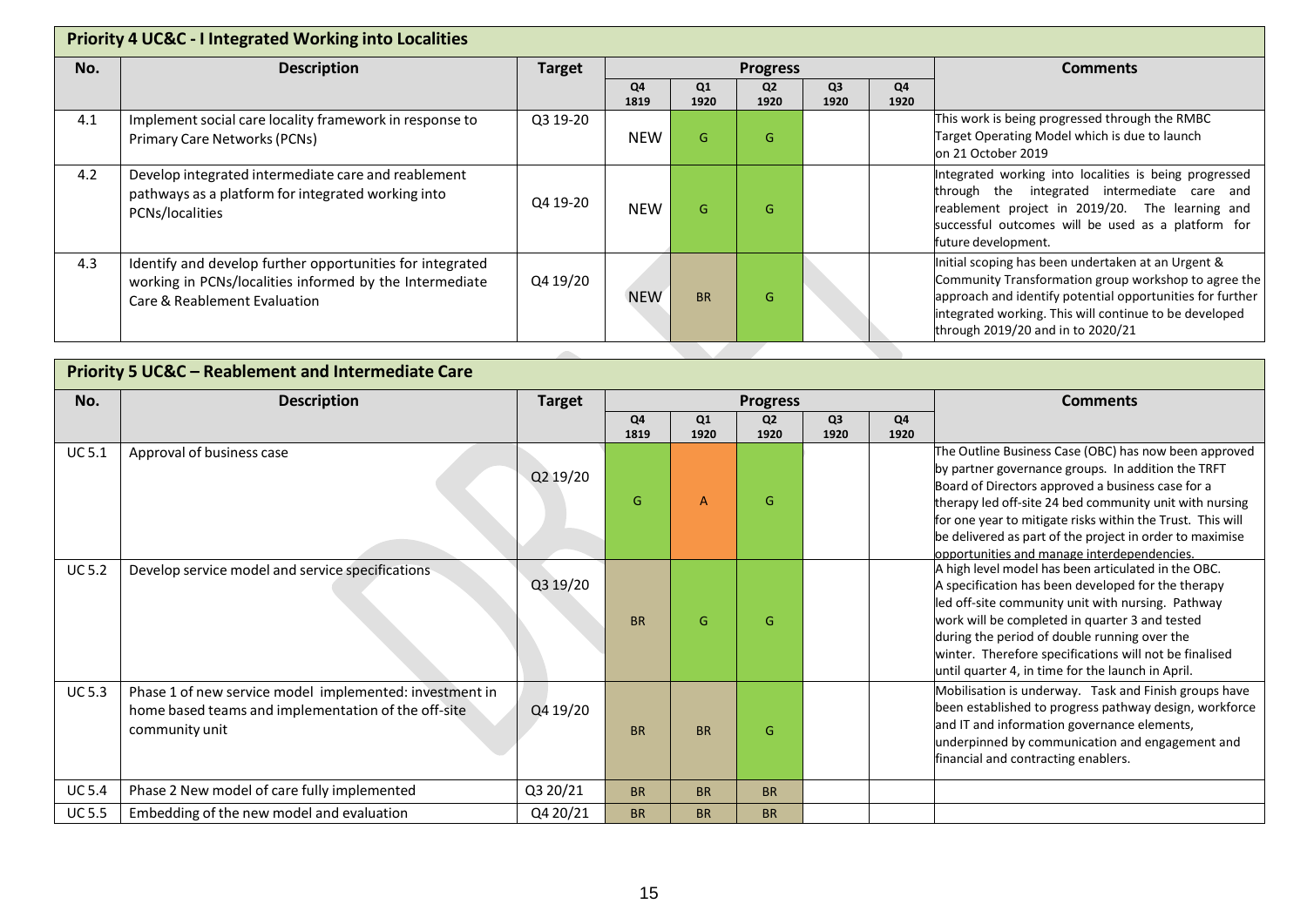| <b>Priority 6 UC&amp;C - Care Home Support</b> |                                                                       |               |            |            |                        |                        |            |                                                                                                                                                                                                                                                                                                  |  |  |
|------------------------------------------------|-----------------------------------------------------------------------|---------------|------------|------------|------------------------|------------------------|------------|--------------------------------------------------------------------------------------------------------------------------------------------------------------------------------------------------------------------------------------------------------------------------------------------------|--|--|
| No.                                            | <b>Description</b>                                                    | <b>Target</b> |            |            | <b>Progress</b>        |                        |            | <b>Comments</b>                                                                                                                                                                                                                                                                                  |  |  |
|                                                |                                                                       |               | Q4<br>1819 | Q1<br>1920 | Q <sub>2</sub><br>1920 | Q <sub>3</sub><br>1920 | Q4<br>1920 |                                                                                                                                                                                                                                                                                                  |  |  |
| 6.1                                            | Identify opportunities to integrate activity and review<br>spend      | Q4 19/20      | <b>NEW</b> | G          | <b>BR</b>              |                        |            | A task group will be established in Quarter 4 to drive the<br>next stage forward.                                                                                                                                                                                                                |  |  |
| 6.2                                            | Continue to implement enhanced health in care home                    | Q4 19/20      | <b>NEW</b> | G          | G                      |                        |            | A report went to Quality Board in September which<br>included key achievements over last 12 months<br>and progress against the EHCH domains. This is a<br>long term national initiative and a key element of<br>the NHS Long Term Plan.                                                          |  |  |
| 6.3                                            | Roll out of registration on DPST/Use of NHS Mail to all Care<br>Homes | Q3 19/20      | <b>NEW</b> | G          | G                      |                        |            | All care homes are now registered on the DSPT/Use of<br>NHS mail. Care homes providing community unit and<br>winter pressure beds have an NHS mail assigned to the<br>care home to safely transfer patient sensitive data with<br>the Integrated Discharge Team, pharmacies and GP<br>practices. |  |  |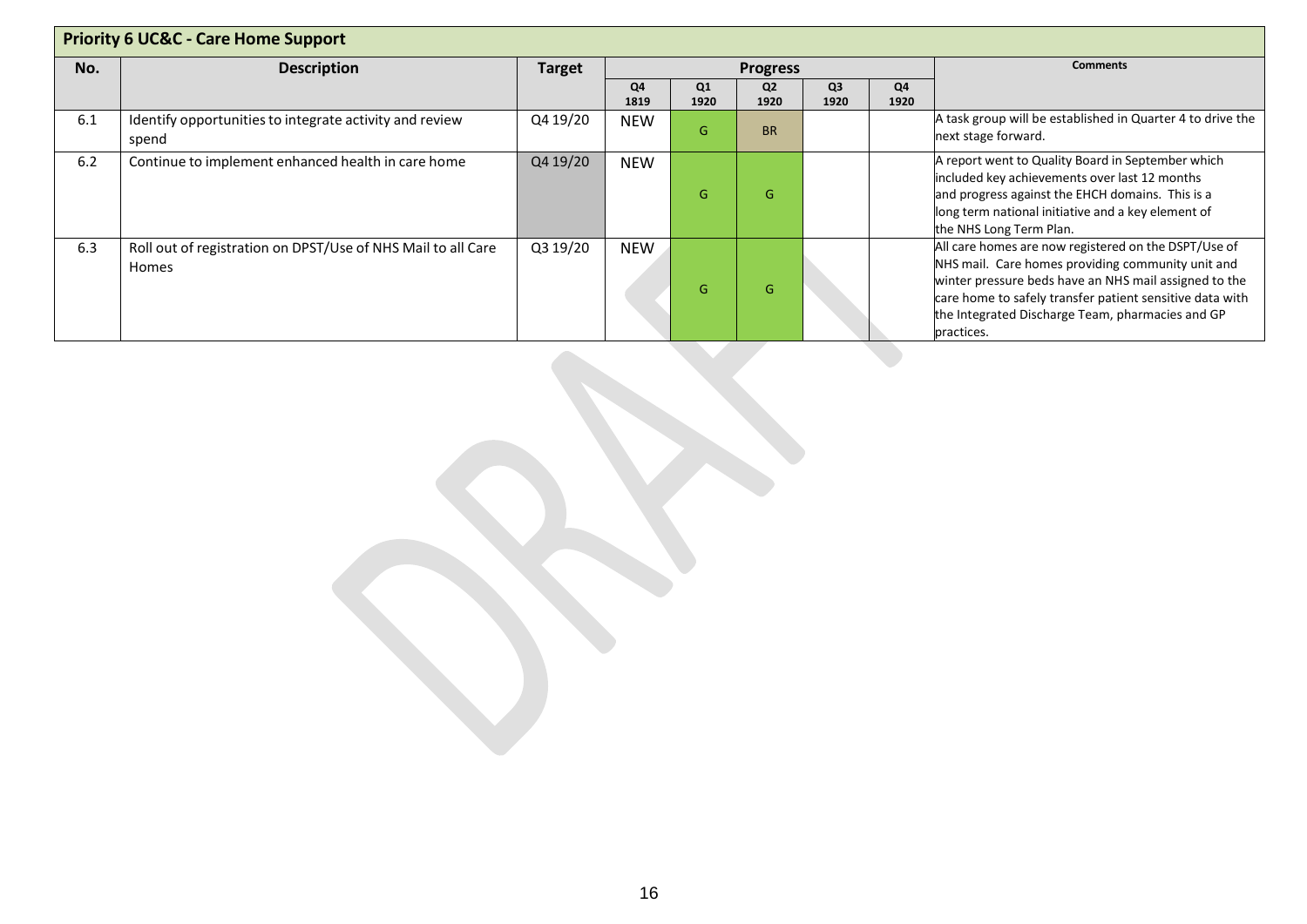#### **Urgent and Community KPIs Performance No. Description TrajectoryTarget 1920 Priority Q4 1819 Q1 1920 Q2 1920 Q3 1920 Q4 1920 Comments** UC/ KPI 1 SPA - Number of people provided with information and advice at first point of contact (to prevent service need) SPA *LOCAL PI (based on ASCOF 2B3)* Increase  $40\%$  UC 1 - IPC  $\frac{G}{37.8}$ 37.8% A 39.30% A 38.3% Council Plan Measure. The description has been updated to replicate changes in the Council Plan. In Q2 DoT trend worsened by 1% to 38.3%; performance is slightly below last year's outturn of 38.8. A review of records and actions has shown a proportion of this is due to incorrect recording by new staff members. Learning has been to positively support performance recovery through to year end. It is worth noting that the continuation of this KPI will need to be reviewed at year-end. This is due to the

| UC/                     | SPA LOCAL PI (based on ASCOF 2B3)<br>CCC - Number of GP urgent                                                                                                                                   | Increase  | 40%<br>3150 | UC 1 - IPC<br>$UC 1 - IPC$                                | G<br>37.8%<br>G | A<br>39.30%<br>G | A<br>38.3%<br>G       | recording by new staff members. Learning has been to<br>positively support performance recovery through to year<br>end. It is worth noting that the continuation of this KPI<br>will need to be reviewed at year-end. This is due to the<br>ongoing redevelopment and promotion of online self-<br>service IAG resources. These improvements should<br>positively stop inappropriate calls and increase contact<br>centre capacity but will therefore reduce IAG contact<br>outcomes and result in a positive reduction.<br>April 168, May 97, Jun 98 = green                                                                                                                                                                                                                                                                                                                                                                                                                                                                        |
|-------------------------|--------------------------------------------------------------------------------------------------------------------------------------------------------------------------------------------------|-----------|-------------|-----------------------------------------------------------|-----------------|------------------|-----------------------|--------------------------------------------------------------------------------------------------------------------------------------------------------------------------------------------------------------------------------------------------------------------------------------------------------------------------------------------------------------------------------------------------------------------------------------------------------------------------------------------------------------------------------------------------------------------------------------------------------------------------------------------------------------------------------------------------------------------------------------------------------------------------------------------------------------------------------------------------------------------------------------------------------------------------------------------------------------------------------------------------------------------------------------|
| KPI <sub>2</sub>        | admissions to AMU (including those<br>referred through CCC)                                                                                                                                      | Reduction | threshold   | $UC$ 5 – IC<br>/Reab                                      | 319             | 363              | 256                   | Jul 83, Aug 85, Sep 88 = 256 = green                                                                                                                                                                                                                                                                                                                                                                                                                                                                                                                                                                                                                                                                                                                                                                                                                                                                                                                                                                                                 |
| UC/<br>KPI3             | Of the new clients who have had a<br>formal social care assessment<br>completed this year, what<br>percentage went on to receive long<br>term social care support - Local PI<br>(based on ASCOF) | Reduction | TBC in Q2   | $UC 1 - IPC$<br>$UC$ 4 – Int<br>Locality                  | 61%             | 53.5%            | 59.3%                 | Regional data/benchmarking is being monitored to<br>inform targets moving forward, target to be<br>introduced from 2020-21. Adult Care are working on<br>new pathways to support a more preventative<br>model of working.                                                                                                                                                                                                                                                                                                                                                                                                                                                                                                                                                                                                                                                                                                                                                                                                            |
| UC/<br>KPI <sub>4</sub> | Proportion of new clients who receive<br>short term (enablement) service in<br>year with an outcome of no further<br>requests made for support - ASCOF 2d<br>2B7                                 | Increase  | 90%         | $UC 1 - IPC$<br>$UC4 - Int$<br>Loc UC $5-$<br>ΙC<br>/Reab | G<br>93.5%      | G<br>91.2%       | $\mathsf{A}$<br>89.8% | Performance has reduced to 89.8% in Quarter 2<br>compared to 91.2% in Quarter 1, (against a target of<br>90%), but remains significantly higher than national<br>averages. Management actions are monitoring the<br>Qtr 2 activity to identify reasons for month on<br>month downturn but this may be due to recent<br>service pathway transformational changes and the<br>wider cohort profile of adults now accessing the<br>service.<br>As the new pathway embeds and the service begins<br>to support a wider range of needs, there is an<br>accepted known risk within the service that<br>performance against this indicator may reduce<br>further and be more aligned to the national and<br>regional averages of approximately 78% and 72%<br>respectively. However, in real terms, the number of<br>customers successfully supported should increase as<br>more are accessing this early intervention and<br>preventative service. Targets therefore may need<br>reviewing periodically to ensure they remain<br>realistic. |